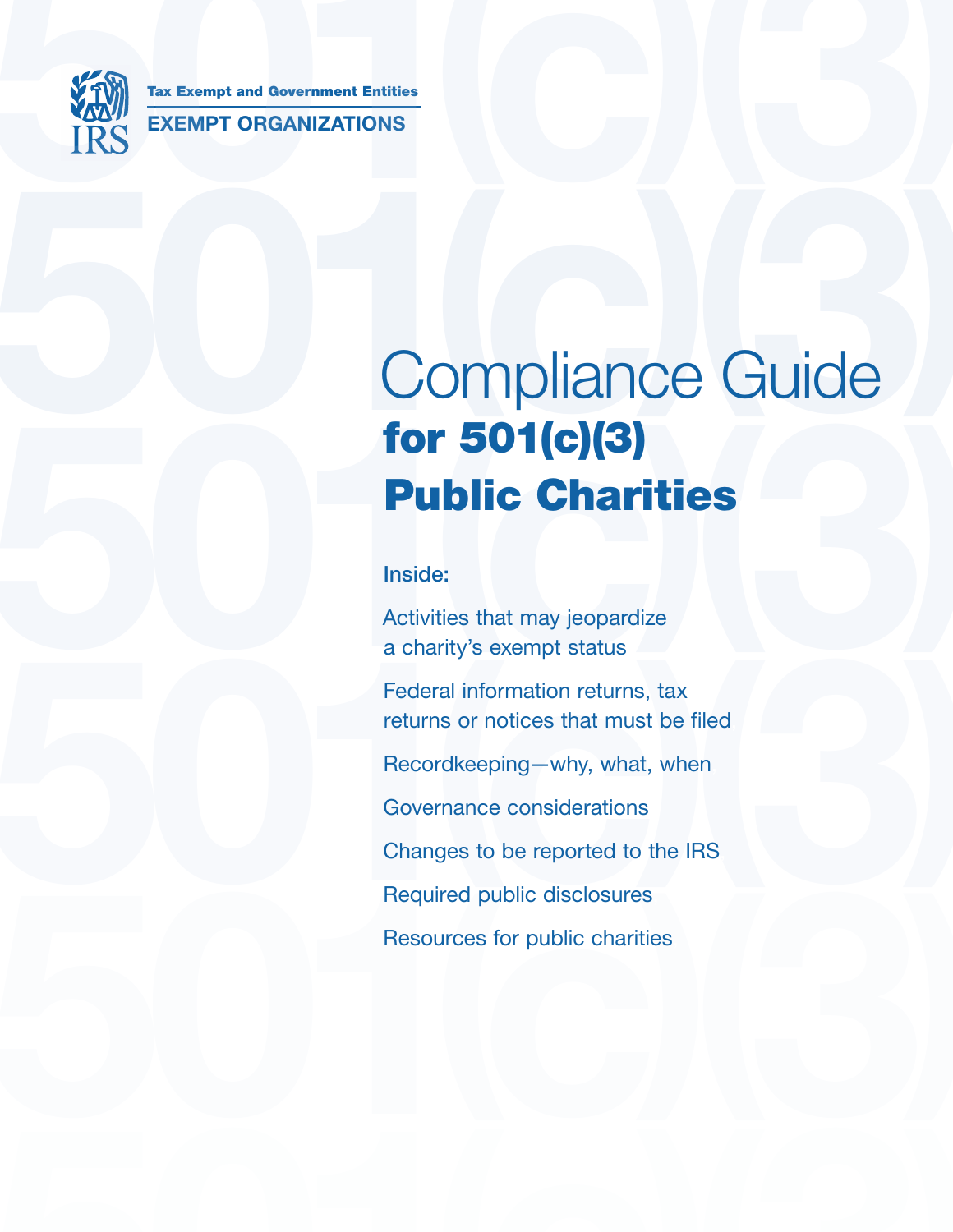# **Contents**

# What Activities May Jeopardize a Public Charity's Tax-Exempt Status? [......................................................................................](#page-4-0)**4**

# What Federal Information Returns,

| Form 990, Return of Organization Exempt From Income Tax, Form 990-EZ,<br>Short Form Return of Organization Exempt From Income Tax and Form 990-N, |  |
|---------------------------------------------------------------------------------------------------------------------------------------------------|--|
| Electronic Notice (e-Postcard) for Tax-Exempt Organizations Not Required To                                                                       |  |
|                                                                                                                                                   |  |
|                                                                                                                                                   |  |
| Form 990-N, Electronic Notice (e-Postcard) for Tax-Exempt Organizations Not                                                                       |  |
|                                                                                                                                                   |  |
|                                                                                                                                                   |  |
|                                                                                                                                                   |  |

| Substantiate Revenues, Expenses and Deductions |  |
|------------------------------------------------|--|
|                                                |  |

|--|--|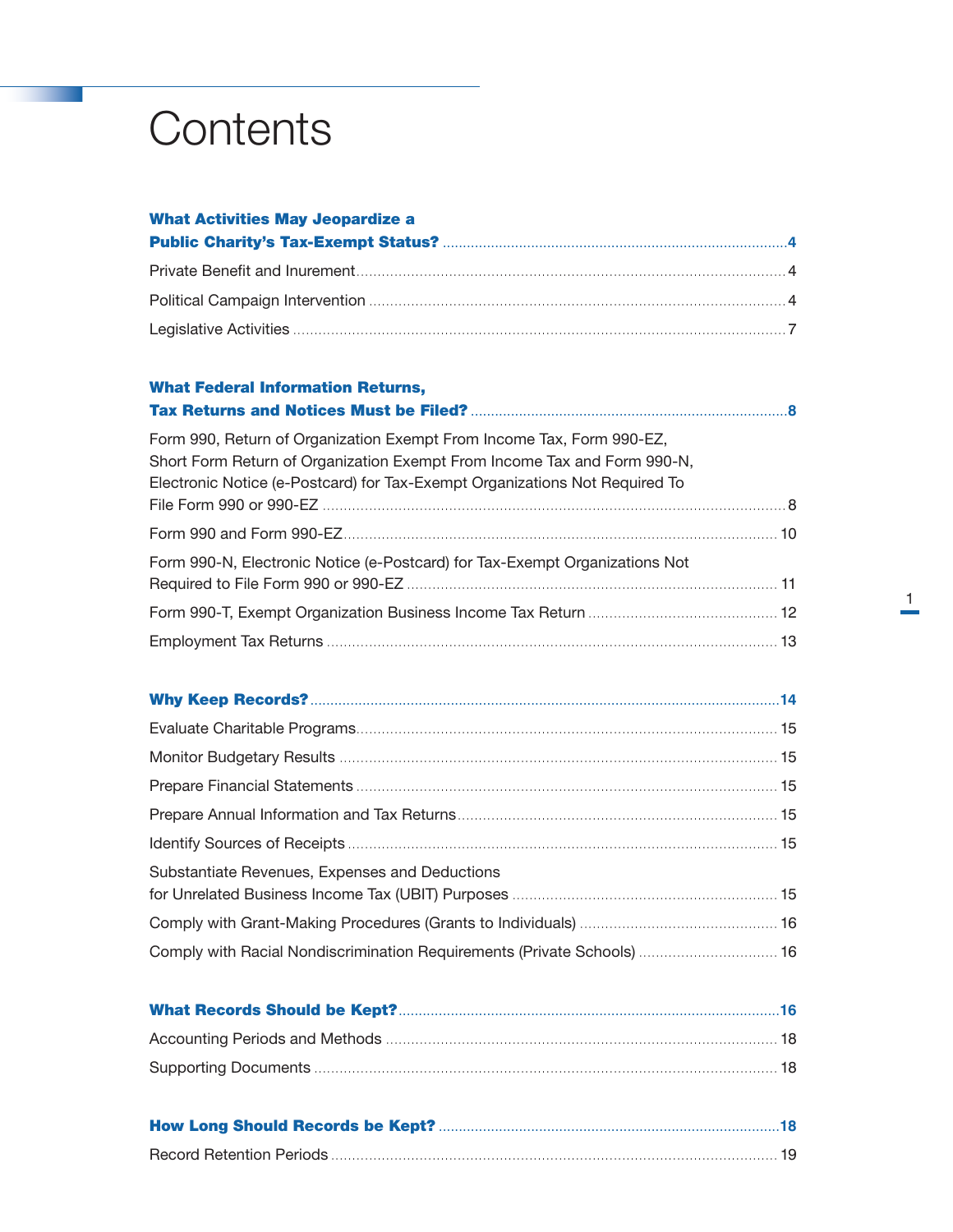| <b>What Governance Procedures and Practices Should</b> |  |
|--------------------------------------------------------|--|
|                                                        |  |
|                                                        |  |
|                                                        |  |
|                                                        |  |
|                                                        |  |
|                                                        |  |
|                                                        |  |
|                                                        |  |
|                                                        |  |
|                                                        |  |
|                                                        |  |
|                                                        |  |
|                                                        |  |
|                                                        |  |
|                                                        |  |
|                                                        |  |
|                                                        |  |

General IRS Assistance [..............................................................................................................](#page-27-0)27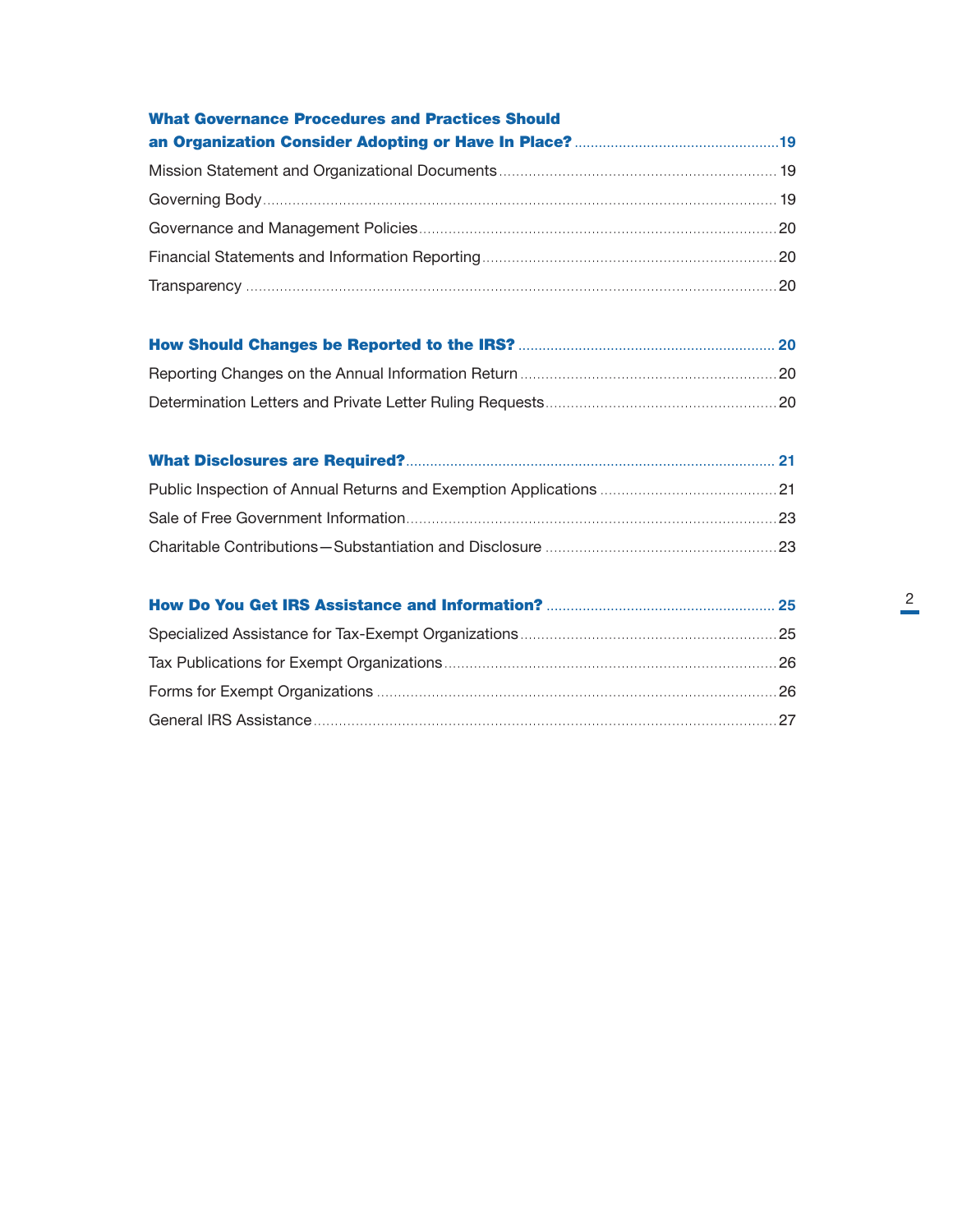# Compliance Guide for 501(c)(3) Public Charities

ederal tax law provides tax benefits to nonprofit organizations recognized as exempt from federal income tax under Internal Revenue Code (IRC) Section 501(c)(3). The IRC requires that tax-exempt organizations must comply with federal tax law to maintain tax-exempt status and avoid penalties.

In this publication, the IRS addresses activities that could jeopardize a public charity's tax-exempt status. It identifies general compliance requirements on recordkeeping, reporting and disclosure for exempt organizations described in IRC Section 501(c)(3) that are classified as public charities. This publication is neither comprehensive nor intended to address every situation.

To learn more about compliance rules and procedures that apply to public charities exempt from federal income tax under Section 501(c)(3), see IRS **[Publication 557](https://www.irs.gov/forms-pubs/about-publication-557)**, Tax-Exempt Status for Your Organization, and the [Life Cycle of a Public Charity](https://www.irs.gov/charities-non-profits/charitable-organizations/life-cycle-of-a-public-charity). Also, stay abreast of new EO information by signing up for the **[Exempt Organizations Update](https://www.irs.gov/charities-non-profits/current-edition-of-exempt-organizations-update)**, a free e-newsletter for tax-exempt organizations and tax practitioners who represent them. For further assistance, consult a tax adviser.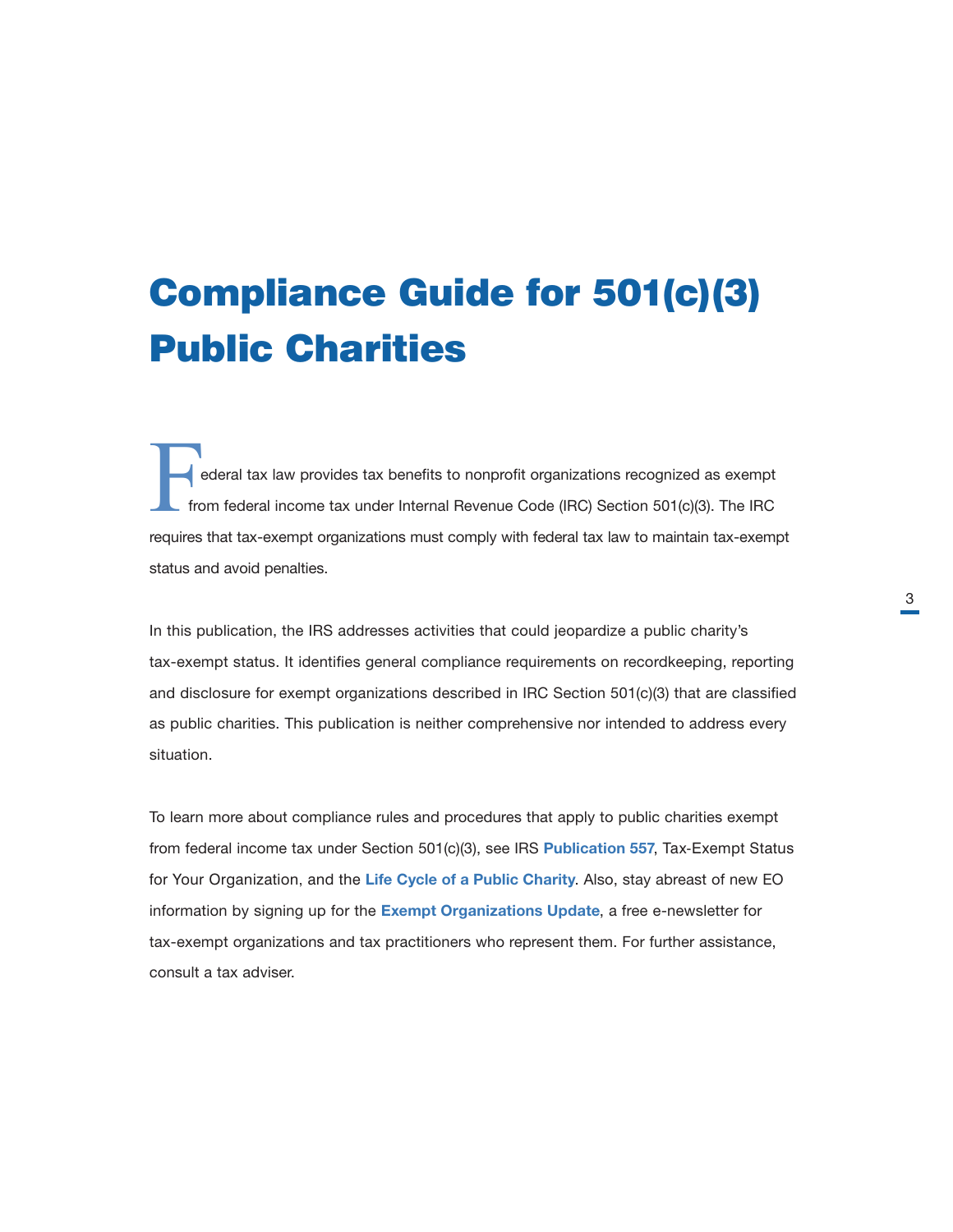# <span id="page-4-0"></span>What Activities May Jeopardize a Public Charity's Tax-Exempt Status?

Once a public charity has completed the application process and has established that it is exempt under Section 501(c)(3), the charity's officers, directors, trustees and employees must ensure that the organization maintains its tax-exempt status and meets its ongoing compliance responsibilities.

A 501(c)(3) public charity that does not restrict its participation in certain activities and does not absolutely refrain from others, risks failing the operational test and jeopardizing its tax-exempt status. The following summarizes the limitations on the activities of public charities.

# Private Benefit and Inurement

A public charity is prohibited from allowing more than an insubstantial accrual of private benefit to individuals or organizations. This restriction is to ensure that a taxexempt organization serves a public interest, not a private one. If a private benefit is more than incidental, it could jeopardize the organization's tax-exempt status.

No part of an organization's net earnings may inure to the benefit of an insider. An insider is a person who has a personal or private interest in the activities of the organization such as an officer, director or a key employee. This means that an organization is prohibited from allowing its income or assets to accrue to insiders. An example of prohibited inurement would include payment of unreasonable compensation to an insider. Any amount of inurement may be grounds for loss of taxexempt status.

If a public charity provides an economic benefit to any person who is able to exercise substantial influence over its affairs (that exceeds the value of any goods or services provided in consideration), the organization has engaged in an excess benefit transaction. A public charity that engages in an excess benefit transaction must report it to the IRS. Excise taxes are imposed on any person who engages in an excess benefit transaction with a public charity, and on any organization manager who knowingly approves the transaction. (See Reporting Excess Benefit Transactions on page 11).

A public charity that becomes aware that it may have engaged in an excess benefit transaction should consult a tax advisor and take appropriate action to avoid any potential impact it could have on the organization's tax-exempt status. Visit [www.irs.gov/charities-non-profits](http://www.irs.gov/charities-non-profits) for details about inurement, private benefit and excess benefit transactions.

#### Political Campaign Intervention

Public charities are prohibited from directly or indirectly participating in, or intervening in, any political campaign on behalf of (or in opposition to) any candidate for elective public office. Contributions to political campaign funds or public statements of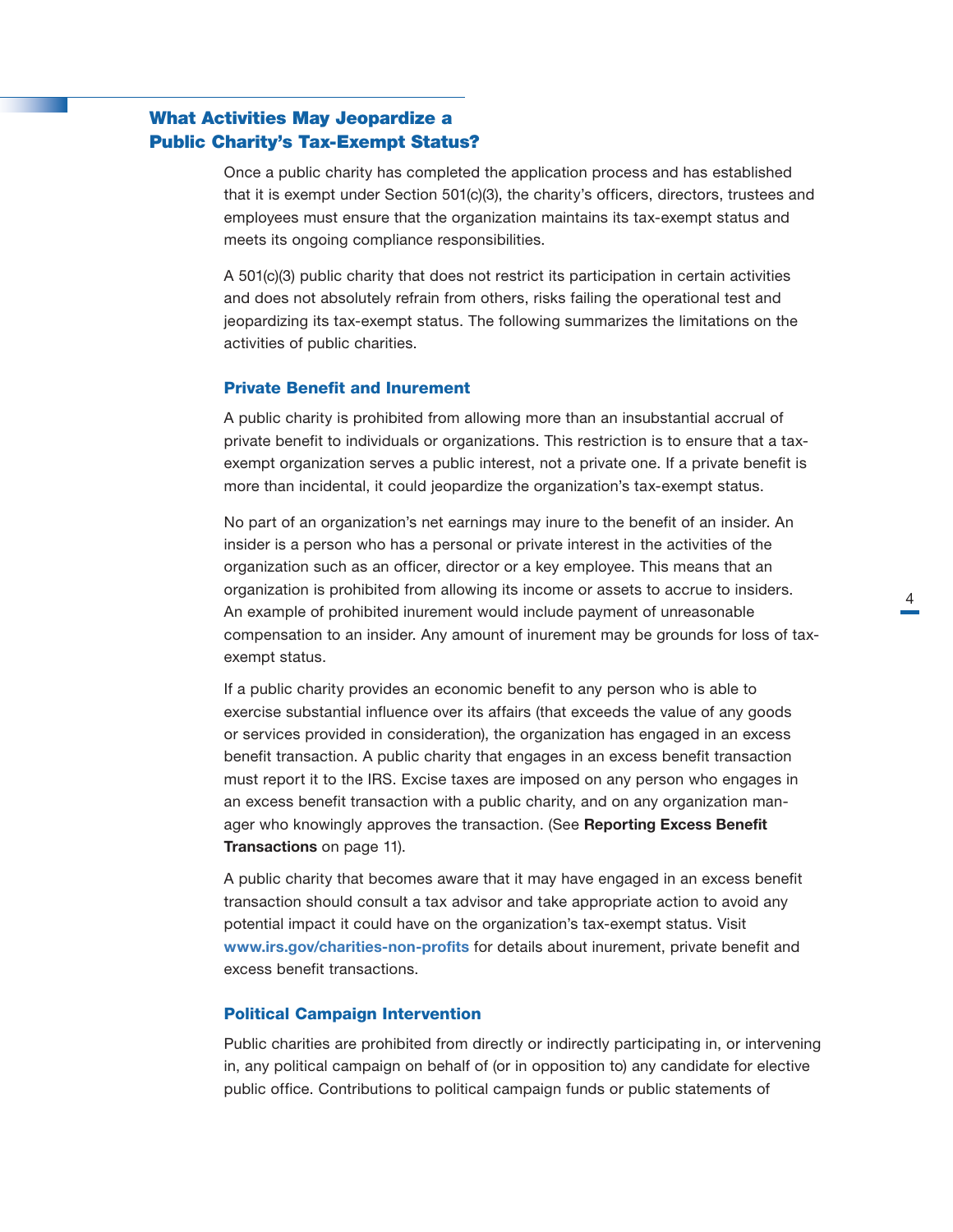position (verbal or written) made on behalf of the organization in favor of, or in opposition to, any candidate for public office clearly violate the prohibition against political campaign activity. Violation of this prohibition may result in revocation of tax-exempt status and/or imposition of certain excise taxes.

Certain activities or expenditures may not be prohibited depending on the facts and circumstances. For example, certain voter education activities (including the presentation of public forums and the publication of voter education guides) conducted in a non-partisan manner do not constitute prohibited political campaign activity. Other activities intended to encourage people to participate in the electoral process, such as voter registration and get-out-the-vote drives, would not constitute prohibited political campaign activity if conducted in a non-partisan manner. On the other hand, voter education or registration activities conducted in a biased manner that favors one candidate over another, opposes a candidate in some manner or has the effect of favoring a candidate or group of candidates, will constitute prohibited campaign intervention.

The political campaign activity prohibition is not intended to restrict free expression on political matters by leaders of public charities speaking for themselves as individuals. However, for their organizations to remain tax exempt under Section 501(c)(3), organization leaders cannot make partisan comments in official organization publications or at official functions. When speaking in a nonofficial capacity, these leaders should clearly indicate that their comments are personal, and not intended to represent the views of the organization.

Some Section 501(c)(3) organizations take positions on public policy issues, including issues that divide candidates in an election for public office. However, Section 501(c)(3) organizations must avoid any issue advocacy that functions as political campaign intervention. Even if a statement does not expressly tell an audience to vote for or against a specific candidate, an organization delivering the statement is at risk of violating the political campaign intervention prohibition if there is any message favoring or opposing a candidate. A statement can identify a candidate not only by stating the candidate's name but also by other means such as showing a picture of the candidate, referring to political party affiliations or other distinctive features of a candidate's platform or biography. All the facts and circumstances need to be considered to determine if the advocacy is political campaign intervention.

The IRS considers the following factors that tend to show an advocacy communication is political campaign activity:

- whether the statement identifies one or more candidates for a given public office,
- whether the statement expresses approval or disapproval for one or more candidates' positions and/or actions,
- whether the statement is delivered close in time to the election,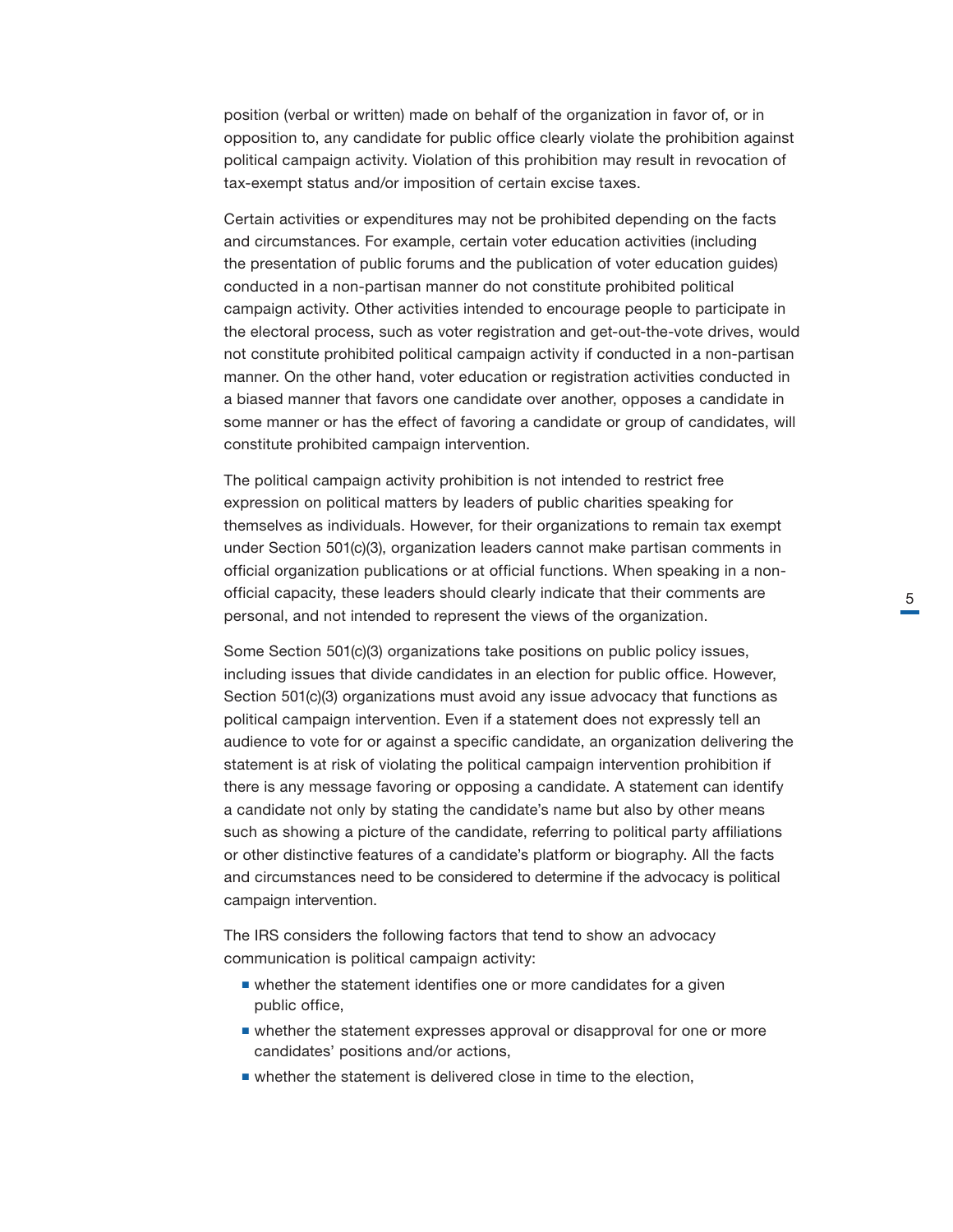- whether the statement refers to voting or an election,
- whether the issue addressed in the communication has been raised as an issue distinguishing candidates for a given office,
- whether the communication is part of an ongoing series of communications by the organization on the same issue that are made independent of the timing of any election, and,
- whether the timing of the communication and identification of the candidate are related to a non-electoral event such as a scheduled vote on specific legislation by an officeholder who also happens to be a candidate for public office.

A communication is particularly at risk of political campaign intervention when it refers to candidates or voting in a specific upcoming election. Nevertheless, the communication must still be considered in context before arriving at any conclusions.

Political candidates may be invited to appear or speak at organization events in their capacity as candidates, or in their individual capacity (not as a candidate). Candidates may also appear without an invitation at organization events that are open to the public.

When candidates are invited to speak at a public charity's event in their capacity as political candidates, factors in determining whether the organization participated or intervened in a political campaign include:

- whether the public charity provides an equal opportunity to participate to the political candidates seeking the same office,
- whether the public charity indicates any support of, or opposition to, the candidate (including candidate introductions and communication concerning the candidate's attendance), and
- whether any political fundraising occurs.

When a candidate is invited to speak at a public charity's event in a non-candidate capacity, factors in determining whether the candidate's appearance results in a political campaign intervention for the organization include:

- whether the individual is chosen to speak solely for reasons other than candidacy for public office,
- whether the individual speaks only in a non-candidate capacity or references his or her candidacy or the election,
- whether the individual or any representative of the organization makes any mention of the individual's candidacy or the election,
- whether any campaign activity occurs in connection with the individual's appearance,
- whether the organization maintains a nonpartisan atmosphere on the premises or at the event where the individual is present, and
- whether the organization clearly indicates the capacity in which the individual is appearing and does not mention the individual's political candidacy or the upcoming election in the communications announcing the indivdual's attendance at the event.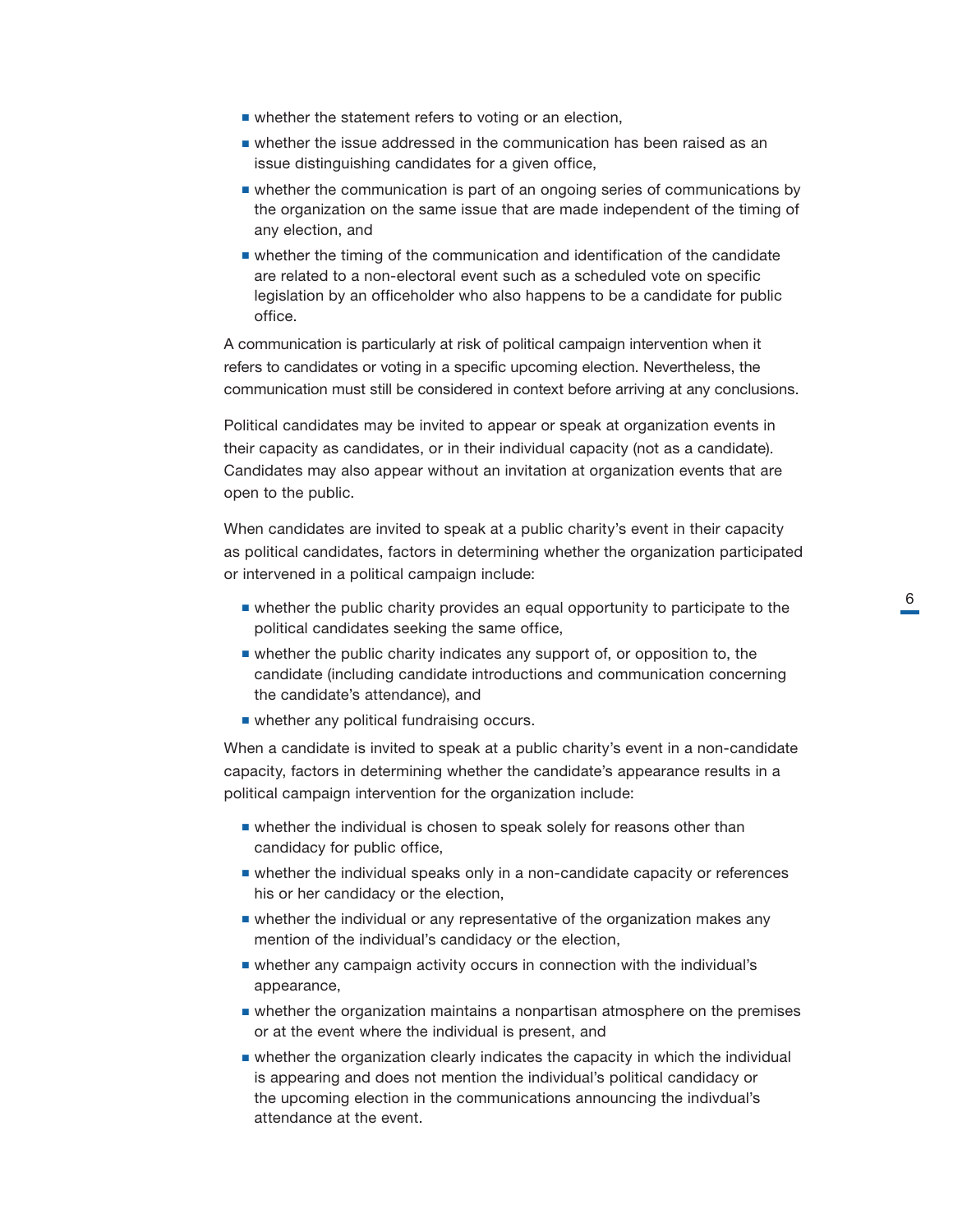<span id="page-7-0"></span>In determining whether candidates are given an equal opportunity to participate, the nature of the event to which each candidate is invited, should be considered in addition to the manner of presentation. For example, a public charity that invites one candidate to speak at its well-attended annual banquet, but invites the opposing candidate to speak at a sparsely attended general meeting, will likely violate the political campaign prohibition, even if the manner of presentation for both speakers is otherwise neutral.

Sometimes a public charity invites several candidates to speak at a public forum. A public forum involving several candidates for public office may qualify as an exempt educational activity. However, if the forum is operated to show a bias for or against any candidate, then the forum would be prohibited campaign activity, as it would be considered intervention or participation in a political campaign. When an organization invites several candidates for the same office to speak at a forum, determining whether the forum results in political campaign intervention include:

- whether questions for the candidate are prepared and presented by an independent nonpartisan panel;
- whether the topics discussed by the candidates cover a broad range of issues that the candidates would address if elected to the office sought and are of interest to the public;
- whether each candidate is given an equal opportunity to present his or her views on the issues discussed;
- whether the candidates are asked to agree or disagree with positions, agendas, platforms or statements of the organization; and
- whether a moderator comments on the questions or otherwise implies approval or disapproval of the candidates.

[Revenue Ruling 2007-41](https://www.irs.gov/irb/2007-25_IRB) provides additional information on the prohibition against political campaign intervention.

# Legislative Activities

A public charity is not permitted to engage in substantial legislative activities (commonly known as lobbying). An organization will be regarded as attempting to influence legislation if it contacts, or urges the public to contact, members or employees of a legislative body for purposes of proposing, supporting or opposing legislation, or advocates the adoption or rejection of legislation.

If lobbying activities are substantial, a 501(c)(3) organization may fail the operational test and risk losing its tax-exempt status and/or be liable for excise taxes. Substantiality is measured by either the substantial part test or the expenditure test. The substantial part test determines substantiality based on all the facts and circumstances in each case. The IRS considers a variety of factors, including the time devoted (by both compensated and volunteer workers) and expenditures devoted by the organization to the activity, when determining whether the lobbying activity is substantial.

As an alternative, a public charity (other than a church) may elect to use the expenditure test by filing [Form 5768](https://www.irs.gov/pub/irs-pdf/f5768.pdf), Election/Revocation of Election by an Eligible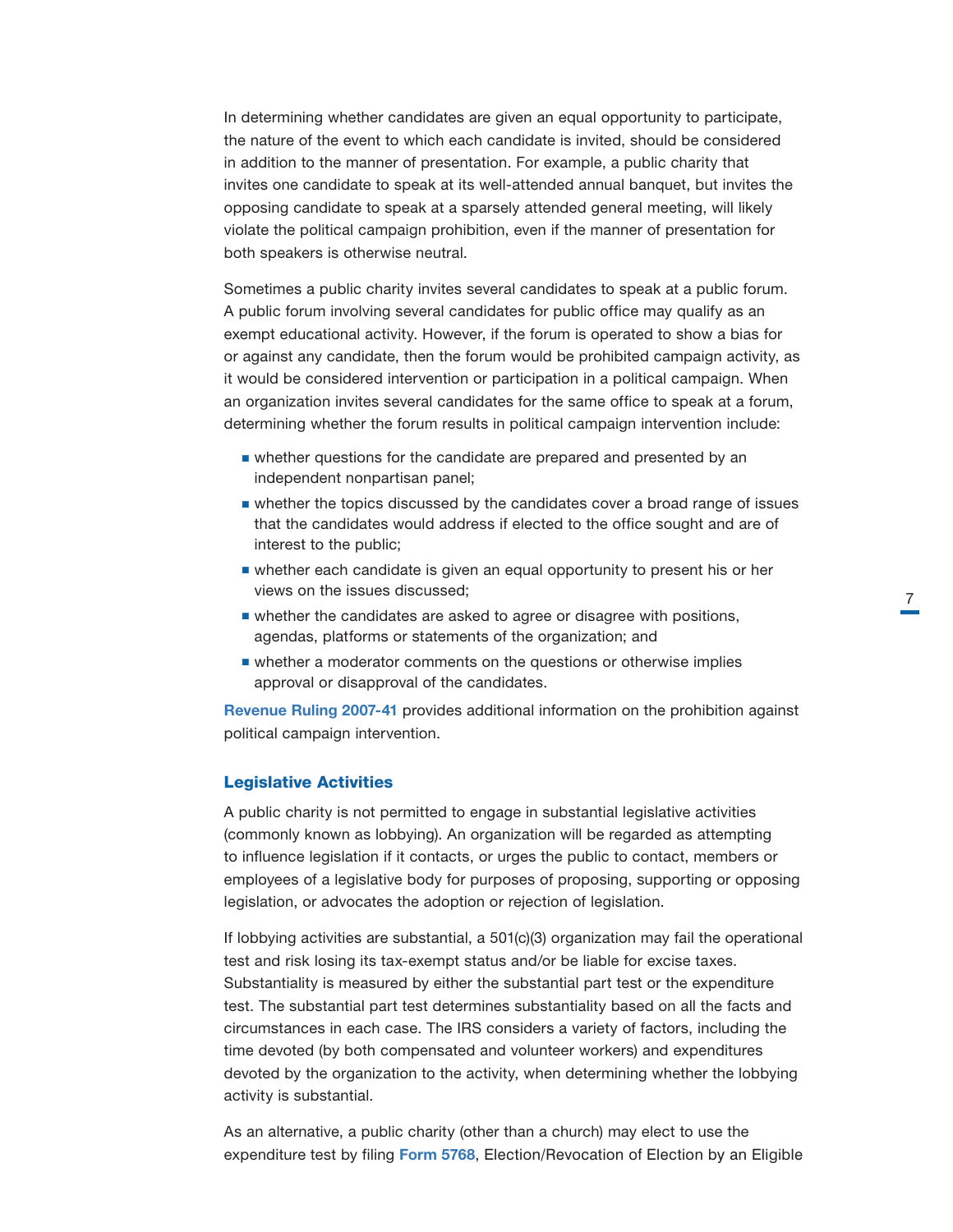<span id="page-8-0"></span>Section 501(c)(3) Organizations To Make Expenditures To Influence Legislation. Under the expenditure test, the extent of a public charity's lobbying activities will not jeopardize its tax-exempt status, provided its expenditures, related to the activities do not normally exceed a set amount specified in IRC Section 4911. This limit is generally based on the size of the organization and may not exceed \$1 million.

Also, under the expenditure test, a public charity that engages in excessive lobbying activity over a four-year period may lose its tax-exempt status, making all its income for that period subject to tax. Should the organization exceed its lobbying expenditure dollar limit in a year, it must pay an excise tax equal to 25 percent of the excess. Visit the [Life Cycle of a Public Charity](https://www.irs.gov/charities-non-profits/charitable-organizations/life-cycle-of-a-public-charity) for additional information about the rules against substantial legislative activities.

Public charities that engage in lobbying activities must report lobbying activities on Form 990, Schedule C, Political Campaign and Lobbying Activities.

# What Federal Information Returns, Tax Returns and Notices Must be Filed?

While 501(c)(3) public charities are exempt from federal income tax, most of these organizations have information reporting obligations under the IRC to ensure that they continue to be recognized as tax-exempt. In addition, they may also be liable for employment taxes, unrelated business income tax, excise taxes and certain state and local taxes.

# Form 990, Return of Organization Exempt From Income Tax, Form 990-EZ, Short Form Return of Organization Exempt From Income Tax and Form 990-N, Electronic Notice (e-Postcard) for Tax-Exempt Organizations Not Required To File Form 990 or 990-EZ

Public charities generally file either a:

- [Form 990](https://www.irs.gov/pub/irs-pdf/f990.pdf), Return of Organization Exempt From Income Tax,
- [Form 990-EZ](https://www.irs.gov/pub/irs-pdf/f990ez.pdf), Short Form Return of Organization Exempt From Income Tax, or
- [Form 990-N](https://www.irs.gov/charities-non-profits/annual-electronic-filing-requirement-for-small-exempt-organizations-form-990-n-e-postcard), Electronic Notice (e-Postcard) for Tax-Exempt Organizations Not Required To File Form 990 or 990-EZ.

The type of Form 990 series return a public charity must file is generally determined by the organization's financial activity as indicated in the chart below.

#### **Filing Dates**

Forms 990, 990-EZ and 990-N must be filed by the 15th day of the fifth month after the end of the organization's tax year. The due date for the Forms 990 and 990-EZ may be automatically extended for six months by filing [Form 8868](https://www.irs.gov/pub/irs-pdf/f8868.pdf), Application for Automatic Extension of Time To File an Exempt Organization Return, before the due date.

An organization cannot request an extension for filing the Form 990-N; however, there is no penalty for filing it late.

See Filing Penalties and Revocation of Tax-Exempt Status on page 12.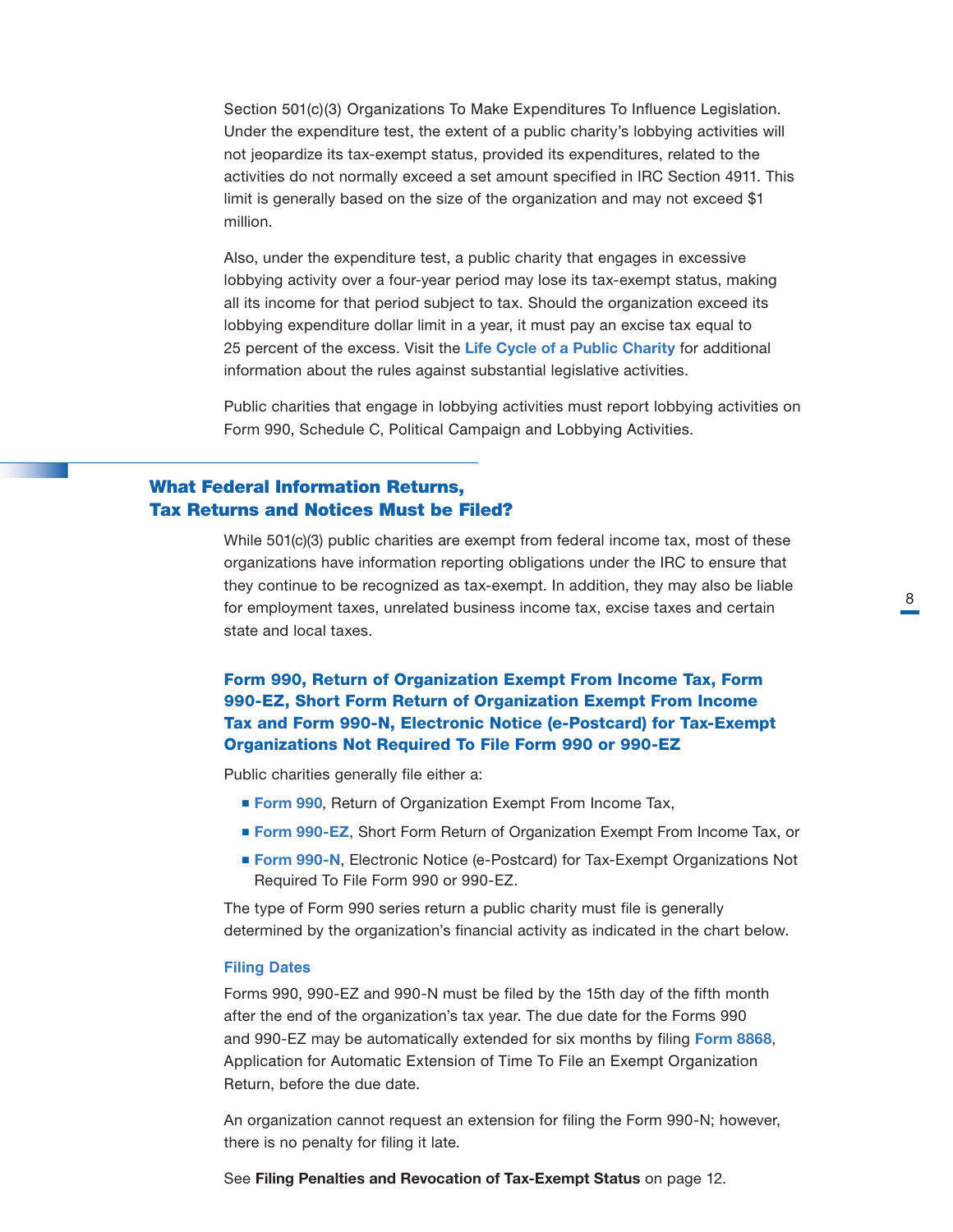| <b>Gross Receipts Thresholds</b>                               |                  |
|----------------------------------------------------------------|------------------|
| Gross receipts normally $\le$ \$50,000                         | $990 - N$        |
| Gross receipts $<$ \$200,000<br>and Total assets $<$ \$500,000 | 990-EZ<br>or 990 |
| Gross receipts $\ge$ \$200,000 or Total assets $\ge$ \$500,000 | 990              |

# **Filing Exceptions**

Public charities not required to file an annual information return include certain:

- religious organizations;
- governmental organizations;
- political organizations;
- organizations that file different kinds of annual information returns;
- subordinate organizations included in a group return filed by the central organization; and
- organizations whose annual gross receipts are normally \$50,000 or less and, therefore, are eligible to file an annual electronic notice (see Form 990-N, Electronic Notice (e-Postcard) for Tax-Exempt Organizations Not Required To File Form 990 or 990-EZ on page 11).

If a public charity is excepted from filing a Form 990 or Form 990-EZ because annual gross receipts are normally \$50,000 or less, and it elects to file the Form 990 or Form 990-EZ, it must complete the entire return. An organization that only completes those items of information on the Form 990 or Form 990-EZ that are required to be provided on an electronic Form 990-N will not be deemed to have met its electronic notice requirement.

# **Special Requirements for Supporting Organizations and Donor Advised Funds**

Public charities that are supporting organizations described in Section 509(a)(3) must file Form 990 or Form 990-EZ even if their gross receipts are normally \$50,000 or less. Supporting organizations of certain religious organizations need not file Form 990 or Form 990-EZ if their gross receipts are normally \$5,000 or less. These organizations must, however, file the Form 990-N.

Supporting organizations must indicate whether they are a Type I, Type II or Type III (and Functionally or Non-Functionally Integrated) supporting organization, identify their supported organizations and annually certify that they are not directly or indirectly controlled by a disqualified person. See the [instructions for Schedule A](https://www.irs.gov/pub/irs-pdf/i990sa.pdf) (Form 990 or Form 990-EZ), Public Charity Status and Public Support, and [Notice](https://www.irs.gov/irb/2006-51_IRB)  2006-109 to determine an organization's appropriate supporting organization type for information return purposes. For a brief overview of the requirements for qualification as a supporting organization and the different types of supporting organization, see [Publication 557](https://www.irs.gov/publications/p557) and [www.irs.gov/charities-non-profits](http://www.irs.gov/charities-non-profits).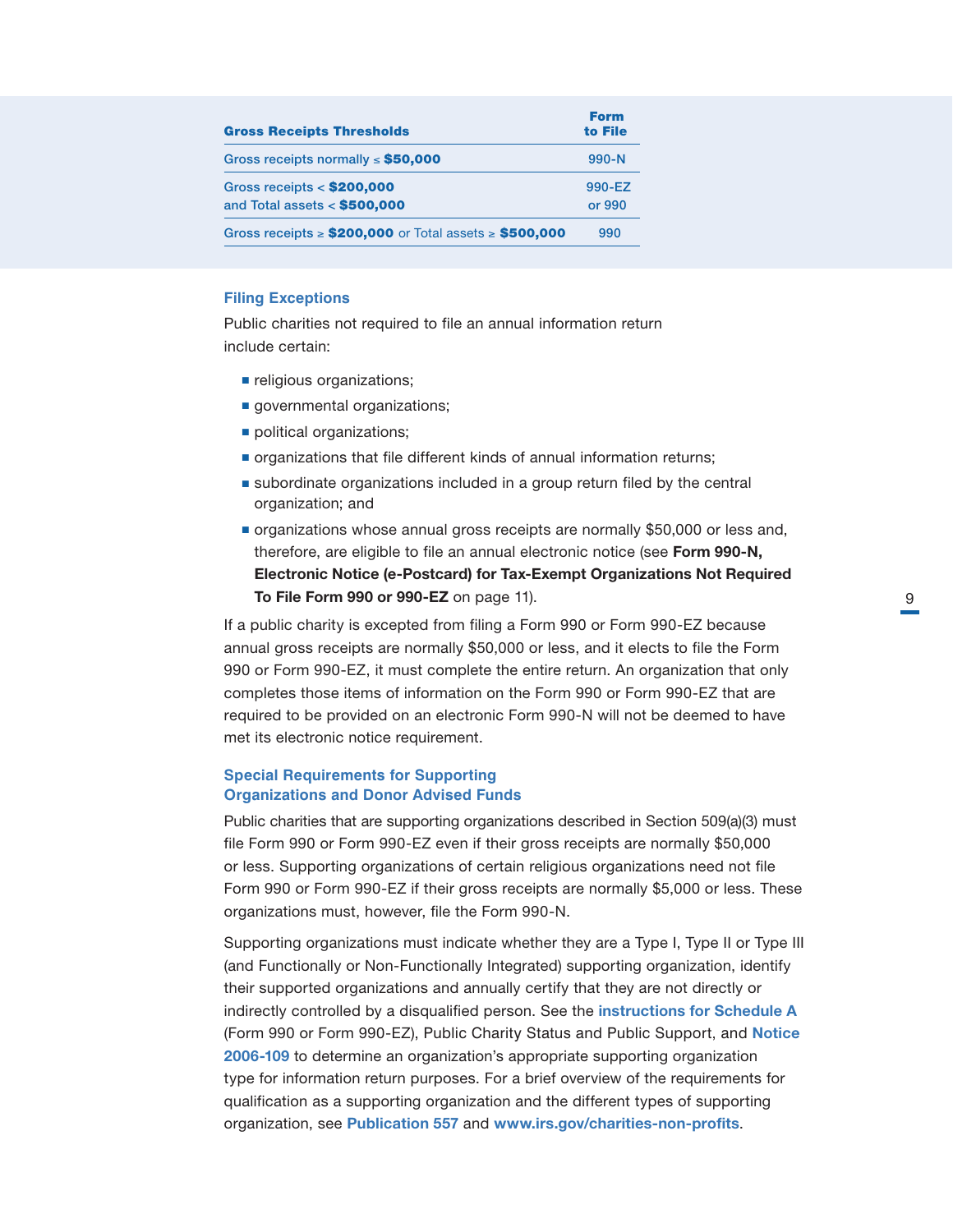<span id="page-10-0"></span>Sponsoring organizations of donor advised funds (defined as organizations that maintain one or more donor advised funds), and organizations that have controlled entities must file Form 990, not Form 990-EZ, if required to file an annual information return for the year.

#### Form 990 and Form 990-EZ

Form 990 consists of a core form and schedules. Each organization that files the form must complete the entire core form. The core Form 990 includes a Summary Page that provides a "snapshot" of the organization's key financial and operating information for the current and prior year.

All Form 990 filers will provide information about their program service accomplishments, compensation of certain officers, directors and key employees as well as information about governance practices and procedures and financial information.

Each organization that files Form 990 must complete Part IV of Form 990, Checklist of Required Schedules, to determine which schedules it must complete based on its activities. See the *[instructions for Form 990-EZ](https://www.irs.gov/pub/irs-pdf/i990ez.pdf)* for information about which schedules 990-EZ filers must complete.

# **Schedule A, Public Charity Status and Public Support, and Schedule B, Schedule of Contributors**

Public charities that file Form 990 or Form 990-EZ must file Schedule A, Public Charity Status and Public Support.

A new IRC Section 501(c)(3) organization will be classified as a public charity, and not a private foundation, during its first five years if it can show when it applies for tax-exempt status that it can reasonably expect to be publicly supported.

The IRS will monitor a new organization's public charity status after the first five years of existence based on the public support information reported annually by the organization on Schedule A based on a five-year computation period that includes the current year and the four prior years (including short years).

Beginning with the organization's sixth year and for all succeeding years, if an organization meets the public support test on Schedule A, the organization qualifies as a public charity for its current year and the next tax year.

If a publicly supported charity fails the public support test for two consecutive years, it will be reclassified as a private foundation.

See [Publication 4220](https://www.irs.gov/pub/irs-pdf/p4220.pdf), Applying for 501(c)(3) Tax-Exempt Status, for details on the distinctions between public charities and private foundations.

Most public charities that received contributions of \$5,000 or more from any one contributor must file Schedule B, Schedule of Contributors. See Part IV, line 2 of Form 990 and the instructions to **[Schedule B](https://www.irs.gov/pub/irs-pdf/f990ezb.pdf)** (Form 990, 990-EZ) for complete instructions.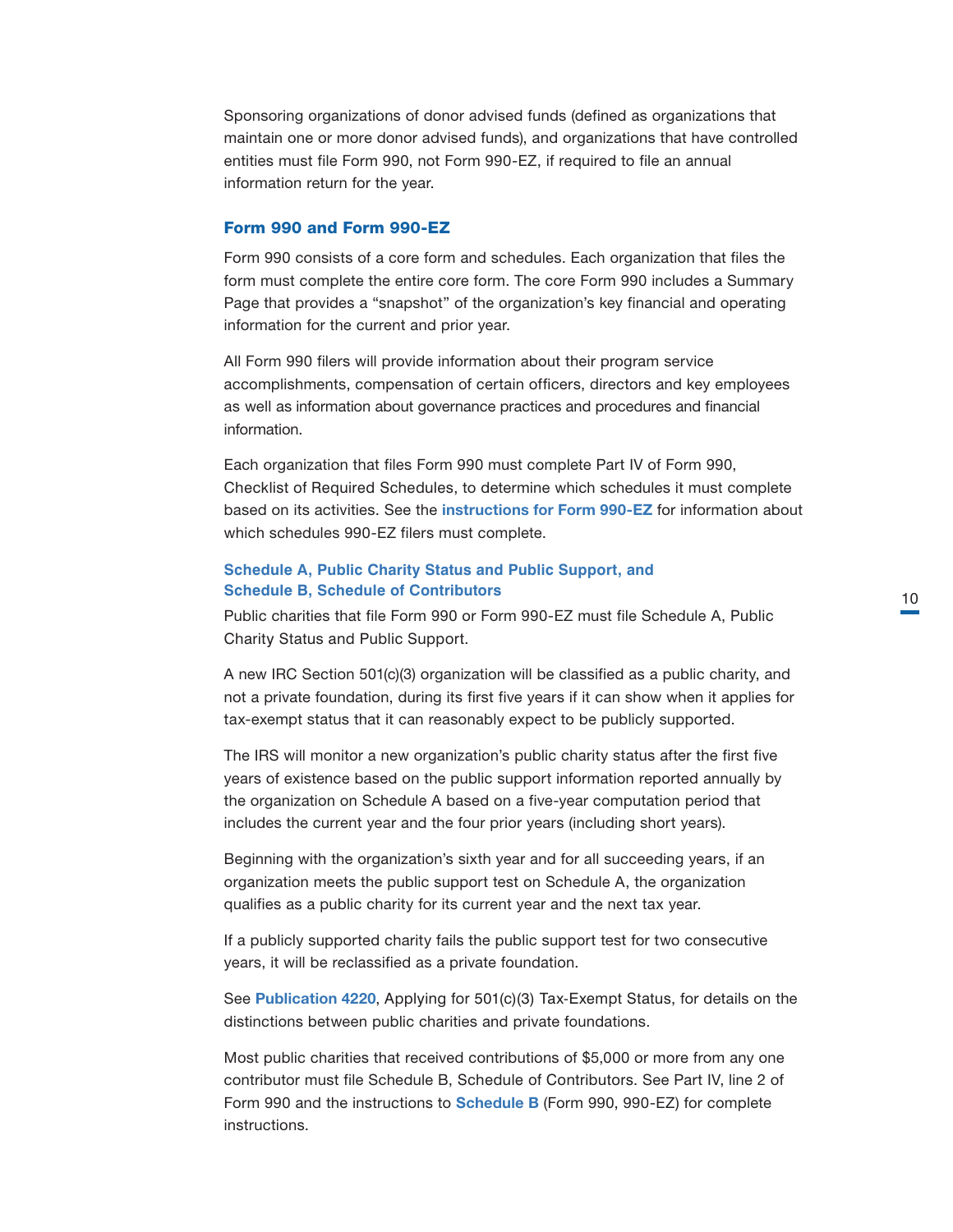<span id="page-11-0"></span>Also, see [www.irs.gov/charities-non-profits](http://www.irs.gov/charities-non-profits) for additional information about other schedules that a public charity may be required to complete based on the nature of its activities.

# **Reporting Excess Benefit Transactions**

If a public charity believes it provided an excess benefit to a person who is able to exercise substantial influence over the organization's affairs, it must report the transaction on Form 990 or Form 990-EZ. Excess benefit transactions are governed by IRC Section 4958. See Appendix G of the Form 990 Instructions for a discussion of Section 4958, and Schedule L, Part I, regarding reporting of excess benefit transactions.

# Form 990-N, Electronic Notice (e-Postcard) for Tax-Exempt Organizations Not Required To File Form 990 or 990-EZ

Any public charity that is not required to file Form 990 or 990-EZ because its annual gross receipts are normally \$50,000 or less must instead file Form 990-N, Electronic Notice (e-Postcard) for Tax-Exempt Organizations Not Required To File Form 990 or Form 990-EZ. Exceptions to this requirement include organizations that are included in a group return; churches, their integrated auxiliaries and conventions or associations of churches; and organizations required to file a different return.

The Form 990-N is due by the 15th day of the fifth month after the close of the organization's tax year. For example, if your organization's tax year ends on December 31, the Form 990-N is due May 15 of the following year. The e-Postcard cannot be filed until the organization's tax year ends.

The form must be completed and filed electronically. There is no paper form.

An organization is required to provide the following information on Form 990-N:

- legal name,
- any other names the organization uses,
- mailing address,
- website address (if applicable),
- employer identification number (EIN), also known as a taxpayer identification number (TIN),
- name and address of a principal officer,
- annual tax year,
- confirmation that the organization's annual gross receipts are \$50,000 or less, and
- ■■ if applicable, a statement that the organization has terminated or is terminating (going out of business).

Read Filing Penalties and Revocation of Tax-Exempt Status below on the consequences for failure to file this annual electronic notice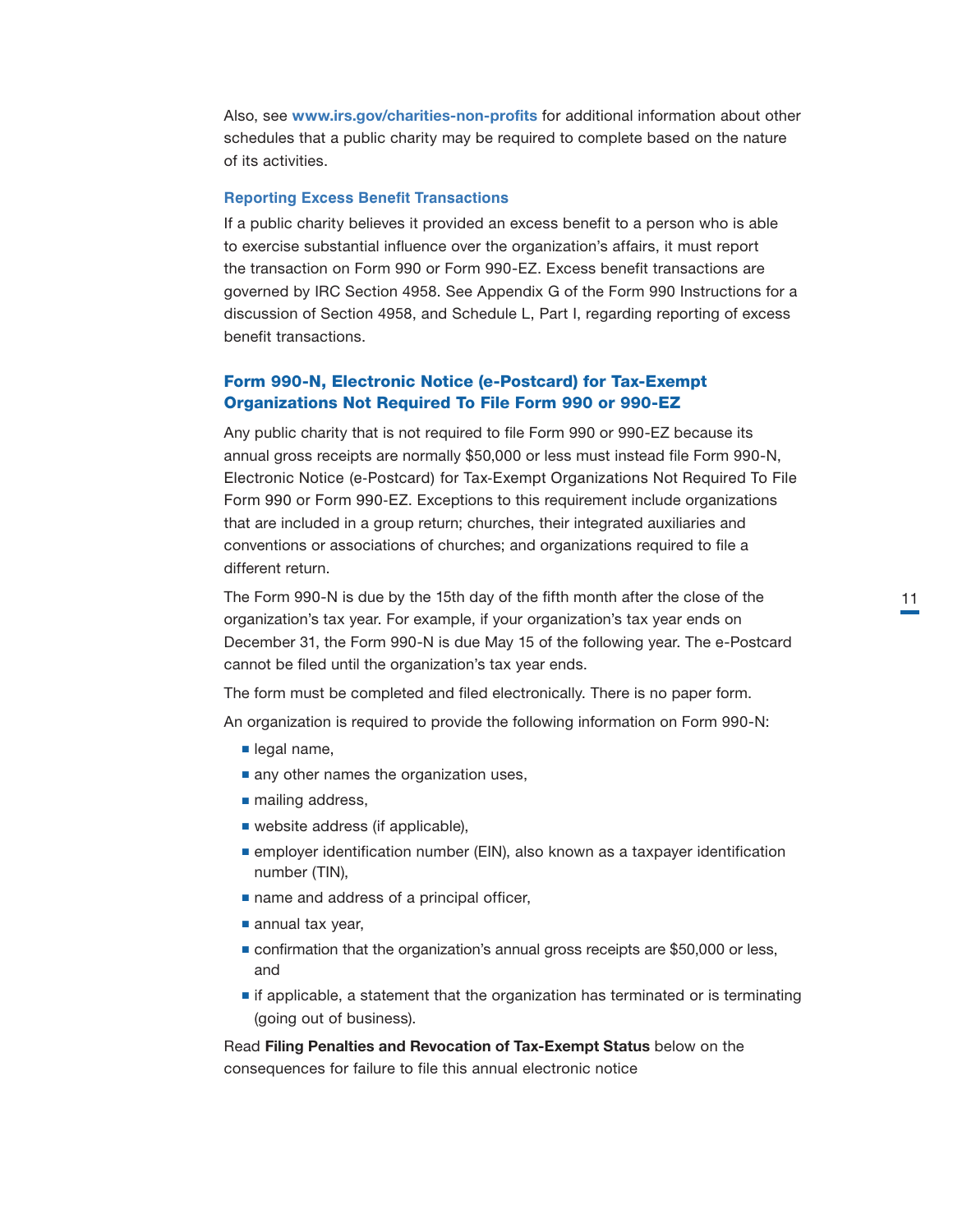#### <span id="page-12-0"></span>FILING PENALTIES AND REVOCATION OF TAX-EXEMPT STATUS

If a Form 990 or Form 990-EZ is not filed, the IRS may assess penalties on the organization of \$20 per day until it is filed. This penalty also applies when the filer fails to include required information or to show correct information. The penalty for failure to file a return or a complete return may not exceed the lesser of \$10,000 or 5 percent of the organization's gross receipts. For an organization that has gross receipts of over \$1 million for the year, the penalty is \$100 a day up to a maximum of \$50,000. The IRS may impose penalties on organization managers who do not comply with a written demand that the information be filed.

IRC Section 6033(j) provides that failure to file Form 990, Form 990-EZ or Form 990-N for three consecutive years results in revocation of tax-exempt status as of the filing due date for the third return. An organization whose exemption is [revoked](https://www.irs.gov/charities-non-profits/automatic-revocation-of-exemption) under this section must apply for reinstatement by filing a new application and paying a user fee, whether or not the organization was originally required to file for exemption. Reinstatement of exemption may be retroactive if the organization shows that the failure to file was for reasonable cause.

# **E-Filing Requirements**

Public charities with \$10 million or more in total assets and that also file at least 250 returns in a calendar year (including income, excise, employment tax and information returns such as Forms W-2 and 1099) must electronically file Form 990. Other public charities are given a choice to file Form 990 electronically.

# Form 990-T, Exempt Organization Business Income Tax Return

A public charity must file a Form 990-T, Exempt Organization Business Income Tax Return, if it has \$1,000 or more of gross income from an unrelated trade or business during the year. Net income from income-producing activities is taxable if the activities:

- constitute a trade or business,
- are regularly carried on, and
- are not substantially related to the organization's exempt purpose.

Examples of unrelated business income may include income from advertising in publications, income from gaming (except for income from traditional bingo under certain circumstances) and income from the sale of merchandise unrelated to the organization's exempt purpose. Whether an income-producing activity is an unrelated trade or business activity depends on all the facts and circumstances. For more information, see IRS [Publication 598](https://www.irs.gov/publications/p598), Tax on Unrelated Business Income of Exempt Organizations.

The public charity must pay quarterly estimated tax on unrelated business income if it expects its tax for the year to be \$500 or more. Form 990-W, Estimated Tax on Unrelated Business Taxable Income for Tax-Exempt Organizations, is a worksheet to determine the amount of estimated tax payments required.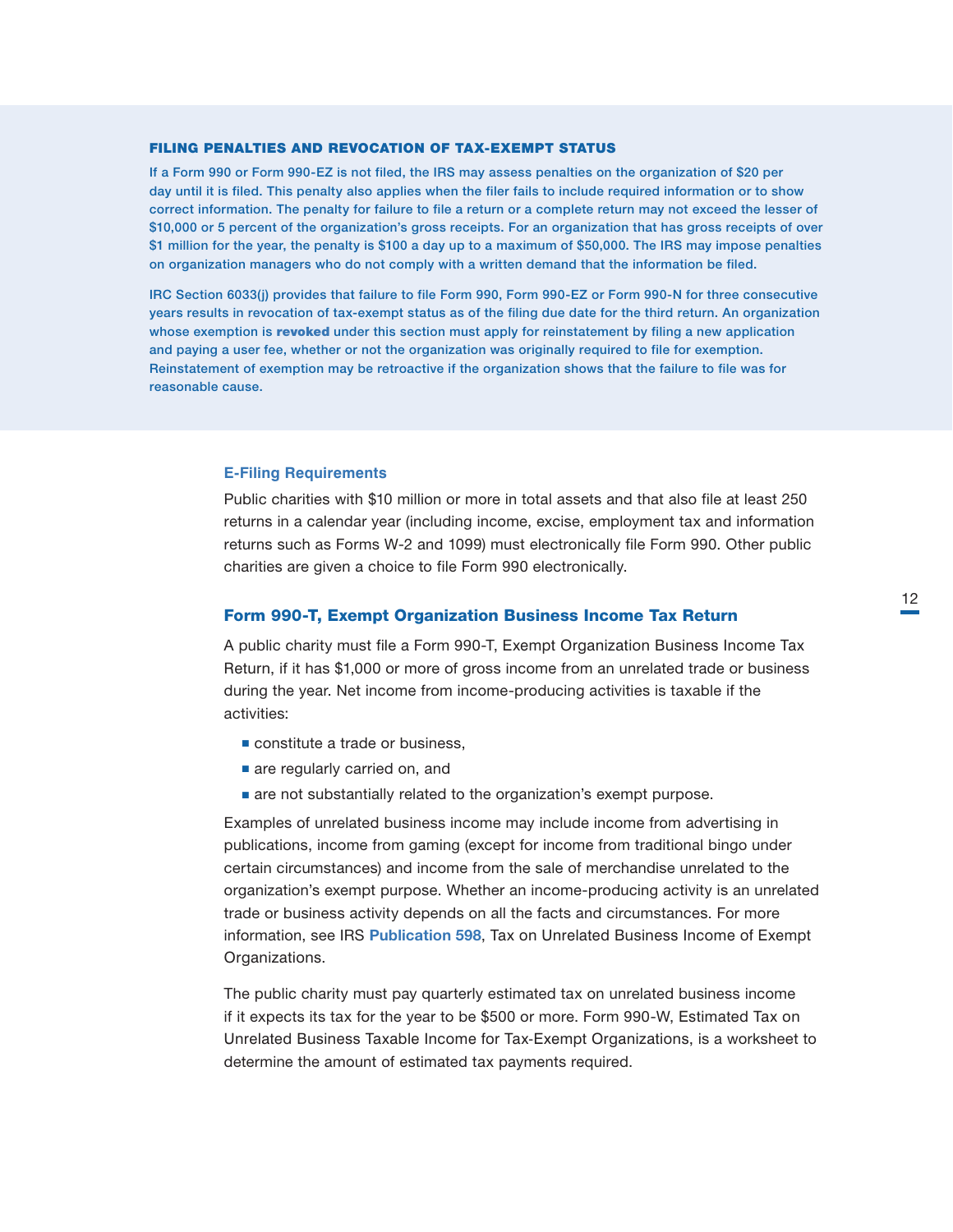#### <span id="page-13-0"></span>FORM 990-T FILING PENALTIES

An organization may be subject to interest and penalty charges if it files a late return, fails to pay tax when due, or fails to pay estimated tax, if required, even if it did not expect its tax for the year to be \$500 or more.

#### **Exceptions and Special Rules**

Income from certain trade or business activities is excepted from the definition of unrelated business income. Earnings from these sources are not subject to the unrelated business income tax. Exceptions generally include business income from:

- activities, including fundraisers, that are conducted by volunteer workers, or where donated merchandise is sold;
- activities conducted by a charitable organization or by a governmental college or university for the convenience of members, students, patients or employees;
- qualified conventions and trade shows;
- qualified sponsorship activities; and
- qualified bingo activities.

Income from investments and other "passive" activities is usually excluded from the calculation of unrelated business taxable income. Examples of this type of income include earnings from routine investments such as certificates of deposit, savings accounts, or stock dividends; royalties; certain rents from real property; and certain gains or losses from the sale of property.

Special rules apply to income derived from real estate or other investments purchased with borrowed funds. This income is called "debt-financed" income. Unrelated debt-financed income generally is subject to the unrelated business income tax.

To learn about unrelated business income, see [Publication 598](https://www.irs.gov/publications/p598), Form 990-T [instructions](https://www.irs.gov/pub/irs-pdf/i990t.pdf) and [Form 990-W](https://www.irs.gov/pub/irs-pdf/f990w.pdf) instructions.

# Employment Tax Returns

Like other employers, all public charities that pay wages to employees must withhold, deposit and pay employment tax, including federal income tax withholding and Social Security and Medicare (FICA) taxes. A public charity must withhold federal income tax from employee wages and pay FICA on each employee paid \$100 or more in wages during a calendar year. To know how much income tax to withhold, a public charity should have a Form W-4, Employee's Withholding Allowance Certificate, on file for each employee. Employment taxes are reported on Form 941, Employer's Quarterly Federal Tax Return.

If the IRS has instructed a small employer (one who has withheld employment taxes of \$1,000 or less during the year) to file Form 944, Employer's Annual Federal Tax Return, instead of Form 941, the employer must do so. The employer must file Form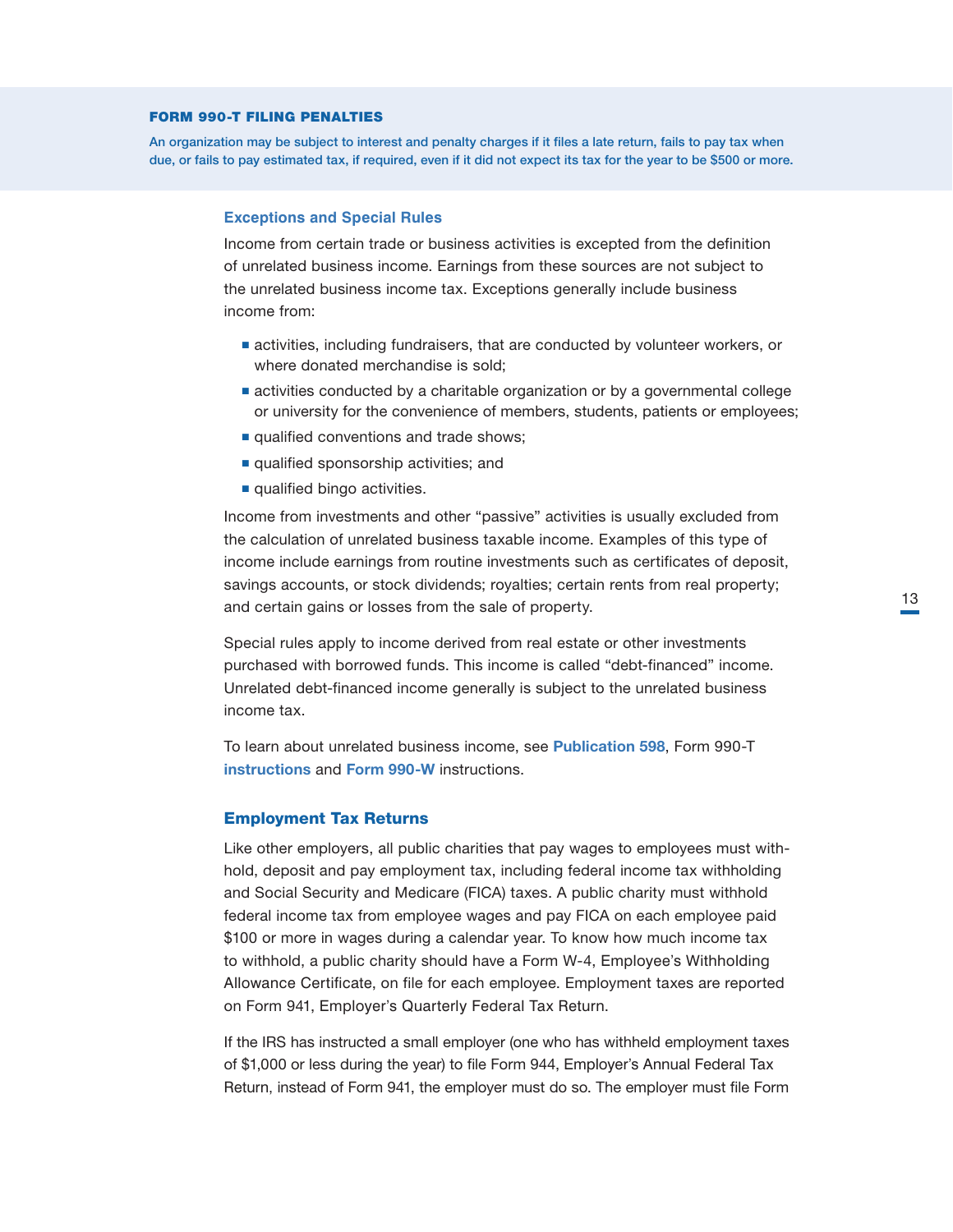<span id="page-14-0"></span>944 even if there is no tax due or if the taxes exceed \$1,000 unless the IRS tells it to file Form 941 (or it is filing a final return). The **[instructions](https://www.irs.gov/pub/irs-pdf/i944.pdf)** for Form 944 provides information on how to have the filing requirement changed from Form 944 to Form 941.

Any person who fails to withhold and pay employment tax may be subject to penalties. Public charities do not pay federal unemployment (FUTA) tax.

Public charities do not generally have to withhold or pay employment tax on payments to independent contractors, but they may have information reporting requirements. If a charity incorrectly classifies an employee as an independent contractor, it may be held liable for employment taxes for that worker.

The requirements for withholding, depositing, reporting and paying employment taxes are explained in [Publication 15](https://www.irs.gov/publications/p15), (Circular E), Employer's Tax Guide. For help in determining if workers are employees or independent contractors, see [Publication 15-A](https://www.irs.gov/publications/p15a), Employer's Supplemental Tax Guide. [Publication 557](https://www.irs.gov/publications/p557) covers the employment tax responsibilities of public charities.

#### **Employment Taxes and Churches**

Although churches are excepted from filing Form 990, they do have employment tax responsibilities. Employees of churches or church-controlled organizations are subject to income tax withholding, but may be exempt from FICA taxes. Like other 501(c)(3) organizations, churches are not required to pay FUTA tax. In addition, although ministers generally are common-law employees, they are not treated as employees for employment tax purposes. These special employment tax rules for members of the clergy and religious workers are explained in [Publication 517](https://www.irs.gov/publications/p517), Social Security and Other Information for Members of the Clergy and Religious Workers. Churches also should consult Publications 15 and 15-A and [Publication](https://www.irs.gov/pub/irs-pdf/p1828.pdf)  1828, Tax Guide for Churches and Religious Organizations.

#### Why Keep Records?

In general, a public charity must maintain books and records to show that it complies with tax rules. The charity must be able to document the sources of receipts and expenditures reported on Form 990 or Form 990-EZ and Form 990-T. (See Prepare Annual Information and Tax Returns on page 15.)

If an organization does not keep required records, it may not be able to show that it qualifies for tax-exempt status or should be classified as a public charity. Thus, the organization may lose its tax-exempt status or be classified as a private foundation rather than a public charity. In addition, a public charity may be unable to complete its returns accurately and, therefore, may be subject to penalties described under Filing Penalties and Revocation of Tax-Exempt Status on page 12. When good recordkeeping systems are in place, a public charity can evaluate the success of its programs, monitor its budget and prepare its financial statements and returns.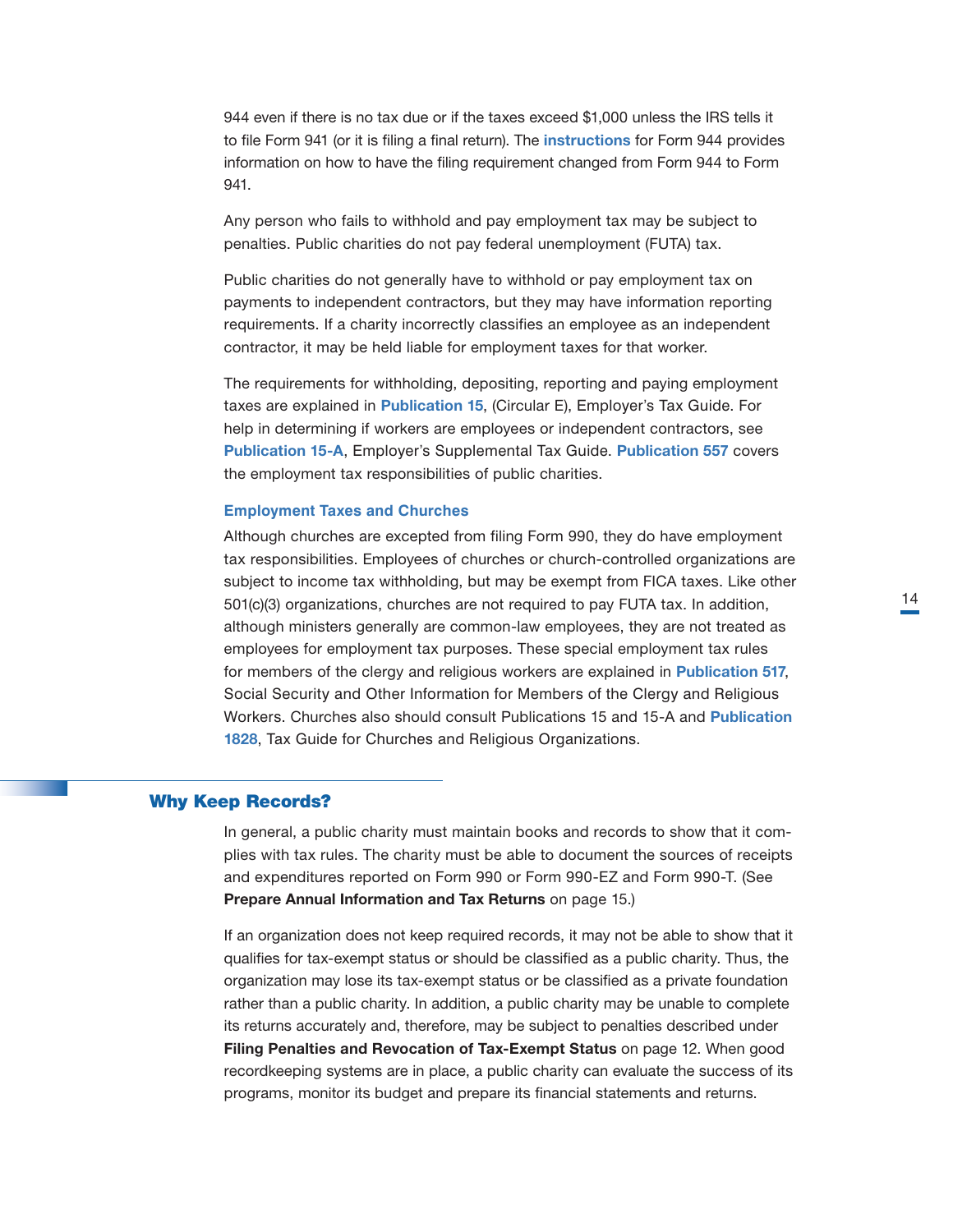#### <span id="page-15-0"></span>Evaluate Charitable Programs

A charity can use records to evaluate the success of its charitable program and determine whether the organization is achieving desired results. Good records can also help a charity identify problem areas and determine what changes it may need to make to improve performance.

# Monitor Budgetary Results

Without proper financial records, it is difficult for a charity to assess whether it has been successful in adhering to budgetary guidelines. The ability to monitor income and expenses and ensure that the organization is operating within its budget is crucial to successful stewardship of a public charity.

# Prepare Financial Statements

It is important to maintain sufficient financial information to prepare accurate and timely annual financial statements. A charity may need these statements when it is working with banks, creditors, contributors and funding organizations. Some states require charities to make audited financial statements publicly available.

#### Prepare Annual Information and Tax Returns

Records must support income, expenses and credits reported on Form 990 series and other tax returns. Generally, these are the same records used to monitor programs and prepare financial statements. Books and records of public charities must be available for inspection by the IRS. If the IRS examines a public charity's returns, the organization must have records to explain items reported. Having a complete set of records will speed up the examination.

#### Identify Sources of Receipts

Public charities may receive money or property from many sources. With thorough recordkeeping, a charity can identify the sources of receipts. Organizations need this information to separate program from non-program receipts, taxable from non-taxable income and to complete Schedule A, as well as other schedules of the Form 990 the organization may be required to complete, noted in What Federal Information Returns, Tax Returns and Notices Must be Filed? on page 8. An organization should maintain a list of its donors and grantors and the amount of cash contributions or grants (or a description of the noncash contributions) received from each.

# Substantiate Revenues, Expenses and Deductions for Unrelated Business Income Tax (UBIT) Purposes

An organization needs to keep records of revenues derived from, and expenses attributable to, an unrelated trade or business so that it can properly prepare Form 990-T and calculate its unrelated business taxable income.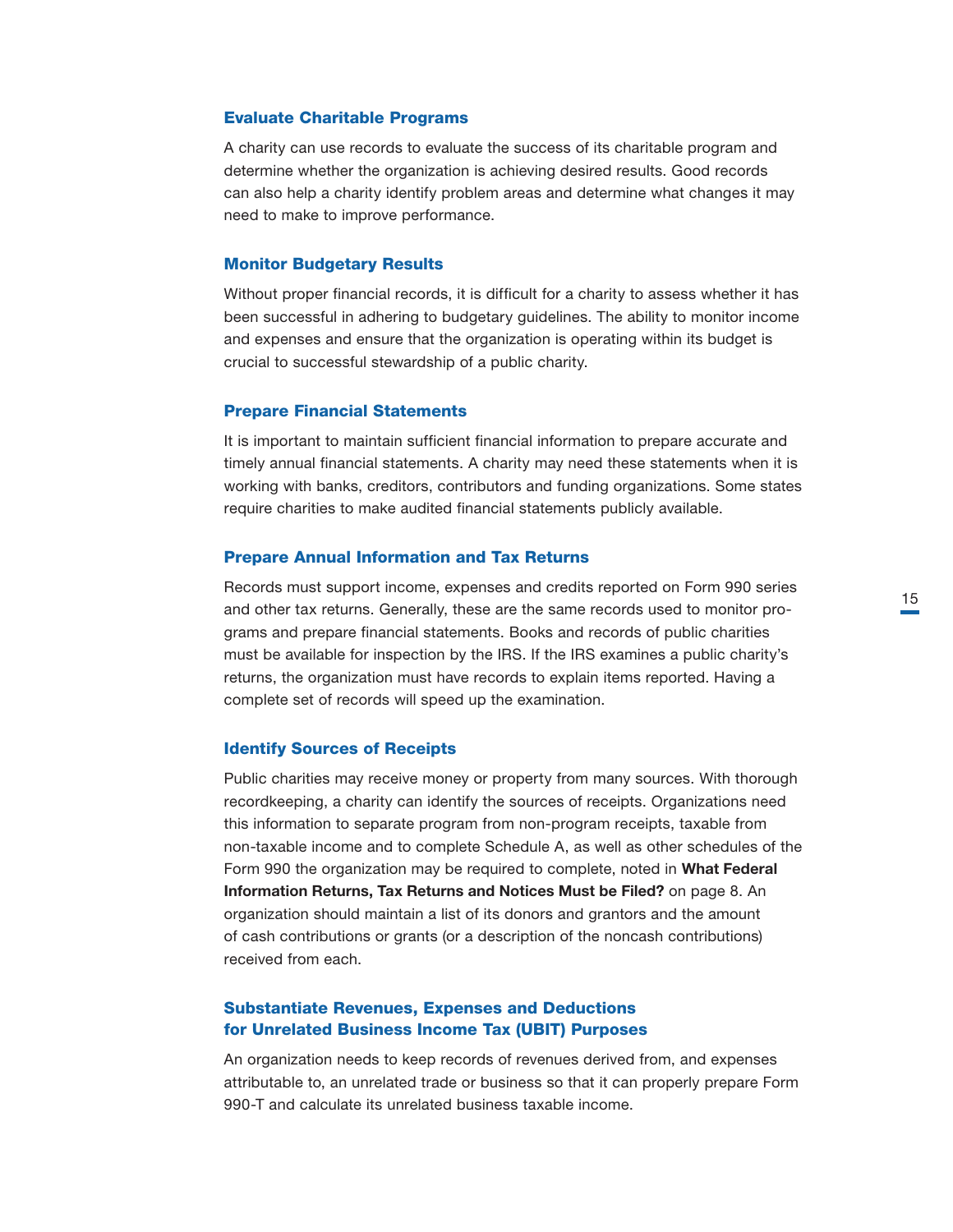## <span id="page-16-0"></span>Comply with Grant-Making Procedures (Grants to Individuals)

A public charity that makes grants to individuals must keep adequate records and case histories to demonstrate that the grants serve its charitable purposes. Case histories on grants to individuals should show names, addresses, purposes of grants, manner of selection and relationship (if any) that the recipient has with any members, officers, trustees or donors of the organization. **[Schedule I](https://www.irs.gov/pub/irs-pdf/f990si.pdf)** of Form 990 and instructions provides more information about appropriate records required to report on grants made within the United States. See also **[Schedule F](https://www.irs.gov/pub/irs-pdf/f990sf.pdf)** of Form 990 for information about records required to report on foreign grants.

# Comply with Racial Nondiscrimination Requirements (Private Schools)

Private schools must keep records that show they have complied with requirements relating to racial nondiscrimination, including annual publication of a racially nondiscriminatory policy through newspaper or broadcast media to the general community served. For more information, see **[Schedule E](https://www.irs.gov/pub/irs-pdf/f990se.pdf)** of Form 990.

#### What Records Should be Kept?

Except in a few cases, the law does not require a special kind of record. A public charity can choose any recordkeeping system, suited to its activities, that clearly shows the organization's income and expenses. The types of activities a public charity conducts determines the type of records that should be kept for federal tax purposes. A public charity should set up a recordkeeping system using an accounting method that is appropriate for proper monitoring and reporting of its financial activities for the tax year. If a public charity has more than one program, it should ensure that the records appropriately identify the income and expense items that are attributable to each program.

A recordkeeping system should generally include a summary of transactions. This summary is ordinarily written in the public charity's books (for example, accounting journals and ledgers). The books must show gross receipts, purchases, expenses (other than purchases), employment taxes and assets. For most small organizations, the checkbook might be the main source for entries in the books while larger organizations would need more sophisticated ledgers and records. A public charity must keep documentation that supports entries in the books.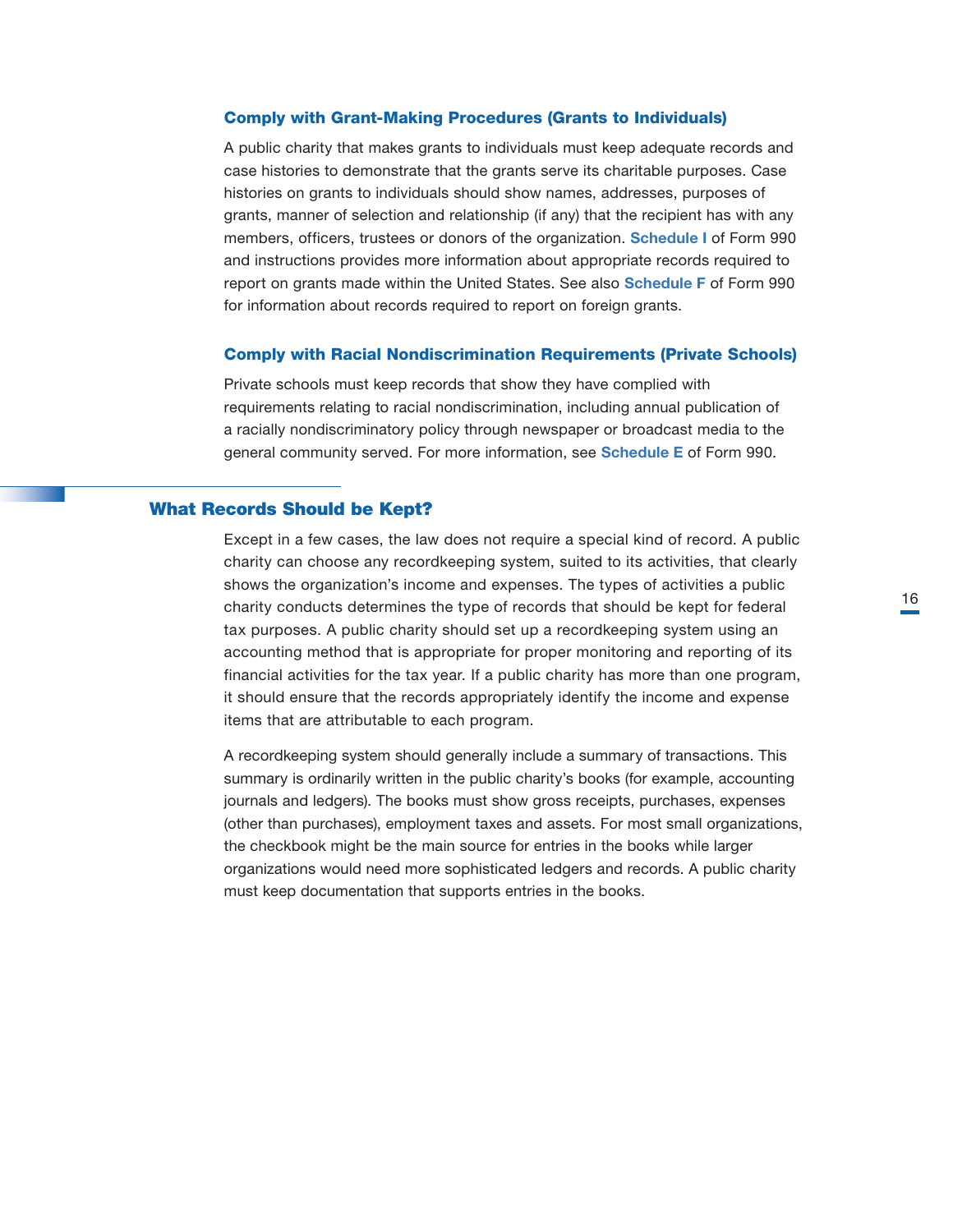#### RECORDS MANAGEMENT

#### GROSS RECEIPTS,

Gross receipts are the amounts received from all sources, including contributions. A public charity should keep supporting documents that show the amounts and sources of its gross receipts. Documents that show gross receipts include: donor correspondence, pledge documents, cash register tapes, bank deposit slips, receipt books, invoices, credit card charge slips and Forms 1099-MISC, Miscellaneous Income.

#### PURCHASES, INCLUDING ACCOUNTING FOR INVENTORY

Purchases are items bought, including any items resold to customers. If an organization produces items, it must account for any items resold to customers. Thus, for example, the organization must account for the cost of all raw materials or parts purchased for manufacture into finished products. Supporting documents should show the amount paid and that the amount was for purchases. Documents for purchases include: canceled checks, cash register tape receipts, credit card sales slips and invoices. These records will help a public charity determine the value of its inventory at the end of the year. See [Publication 538](https://www.irs.gov/publications/p538), Accounting Periods and Methods, for general information on methods for valuing inventory.

#### EXPENSES

Expenses are the costs a public charity incurs (other than purchases) to carry on its program. Supporting documents should show the amount paid and the purpose of the expense. Documents for expenses include: canceled checks, cash register tapes, contracts, account statements, credit card sales slips, invoices and petty-cash slips for small cash payments.

#### EMPLOYMENT TAXES

Organizations that have employees must keep records of compensation and specific employment tax records. See [Publication 15](https://www.irs.gov/publications/p15), (Circular E), Employer's Tax Guide, for details.

#### ASSETS & LIABILITIES

Assets are the property, such as investments, buildings and furniture that an organization owns and uses in its activities. Liabilities reflect the financial obligations of the organization. A public charity must keep records to verify certain information about its assets and liabilities. Records should show:

- when and how the asset was acquired,
- whether any debt was used to acquire the asset
- documents that support mortgages, notes, loans or other forms of debt
- purchase price
- cost of any improvements
- deductions taken for depreciation, if any
- deductions taken for casualty losses, if any, such as losses resulting from fires or storms
- how the asset was used
- when and how the asset was disposed of
- selling price
- expenses of sale

Documents that may show the above information include: purchase and sales invoices, real estate closing statements, canceled checks and financing documents. If a public charity does not have canceled checks, it may be able to show payment with certain financial account statements prepared by financial institutions. These include account statements prepared for the financial institution by a third party. All information, including account statements, must be highly legible. The following defines acceptable account statements.

| <b>IF</b> payment is by: | <b>THEN</b> statement must show:                                                                                       |
|--------------------------|------------------------------------------------------------------------------------------------------------------------|
| check                    | check number, amount, payee's name and date the check amount was posted to<br>the account by the financial institution |
| electronic funds         | amount transferred, payee's name and date the transfer was posted to the                                               |
| transfer                 | account by the financial institution                                                                                   |
| credit card              | amount charged, payee's name and transaction date                                                                      |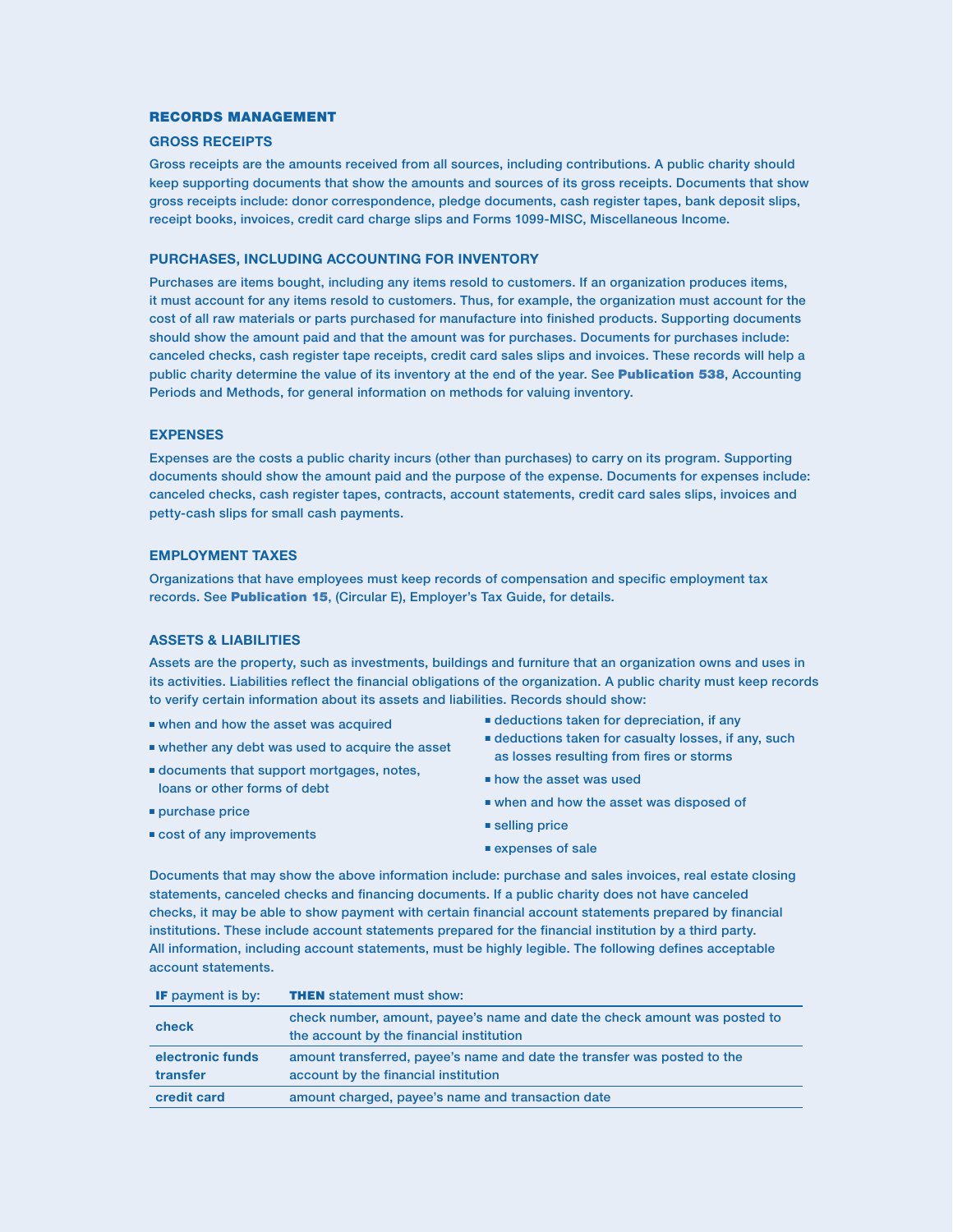#### <span id="page-18-0"></span>Accounting Periods and Methods

A public charity must keep its books and records based on an annual accounting period called a tax year to comply with annual reporting requirements.

*Accounting Periods —* A tax year is usually 12 consecutive months. There are two kinds of tax years:

CALENDAR TAX YEAR – This is a period of 12 consecutive months beginning January 1 and ending December 31.

FISCAL TAX YEAR – This is a period of 12 consecutive months ending on the last day of any month except December.

*Accounting Method —* An accounting method is a set of rules used to determine when and how income and expenses are reported. A public charity chooses an accounting method when it files its first annual return. There are two basic accounting methods:

CASH METHOD – Under the cash method, a public charity reports income in the tax year received. It usually deducts expenses in the year paid.

ACCRUAL METHOD – Under an accrual method, a public charity generally records income in the tax year earned (in other words, in the tax year in which a pledge is received, even though it may receive payment in a later year). It records expenses in the tax year incurred.

For more information about accounting periods and methods, see Publication 538, Accounting Periods and Methods, and the instructions to Form 990 and Form 990-EZ.

#### Supporting Documents

Organization transactions such as contributions, purchases, sales and payroll will generate supporting documents. These documents – grant applications and awards, sales slips, paid bills, invoices, receipts, deposit slips and canceled checks — contain information to be recorded in accounting records. It is important to keep these documents because they support the entries in books and the entries on tax and information returns. Public charities should keep supporting documents organized by year and type of receipt or expense. Also, keep records in a safe place.

# How Long Should Records be Kept?

Public charities must keep records for federal tax purposes for as long as they may be needed to document evidence of compliance with provisions of the IRC. Generally, this means the organization must keep records that support an item of income or deduction on a return until the statute of limitations for that return runs. The statute of limitations has run when the organization can no longer amend its return and the IRS can no longer assess additional tax. Generally, the statute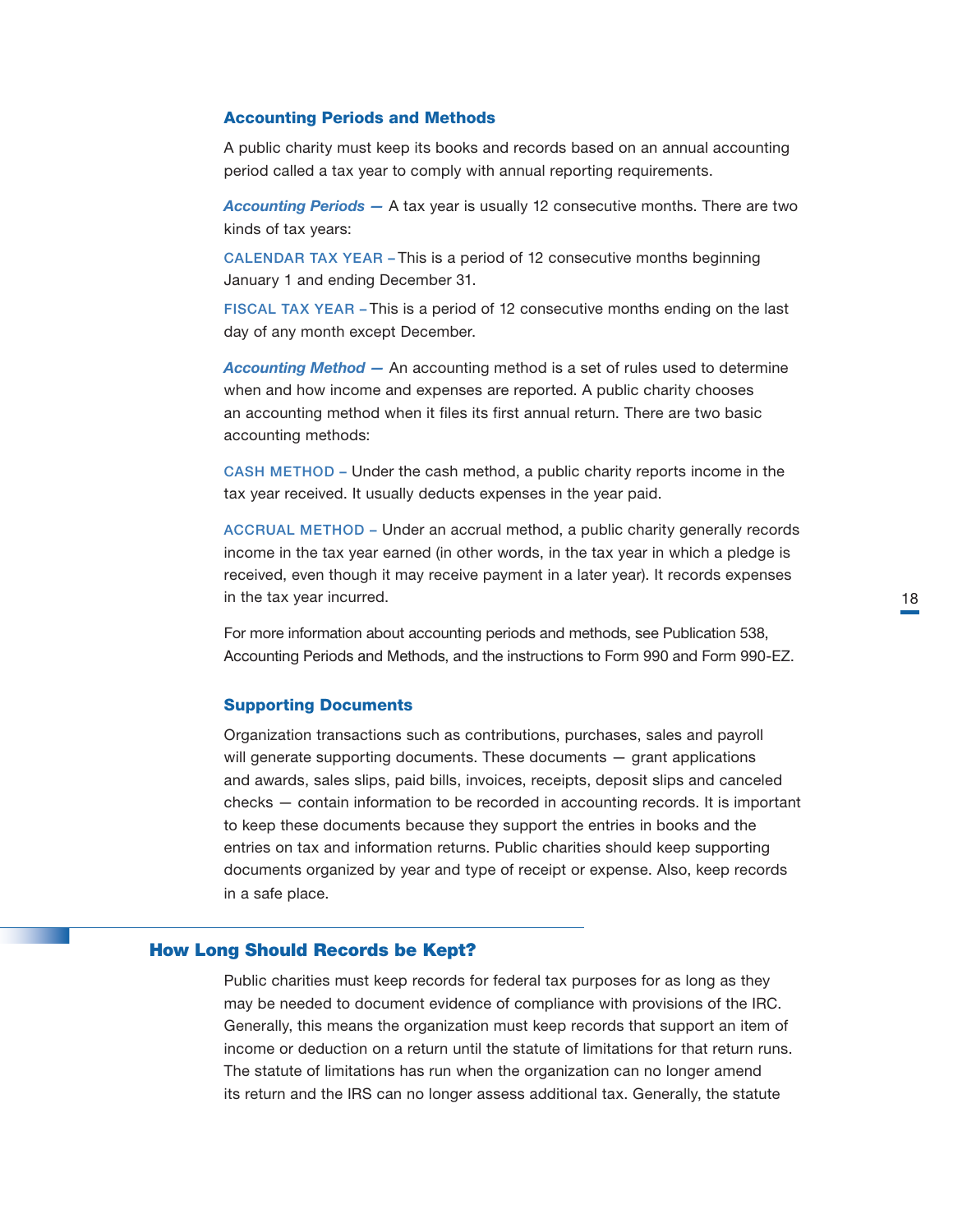<span id="page-19-0"></span>of limitations runs three years after the date the return is due or filed, whichever is later. An organization may be required to retain records longer for other legal purposes, including state or local tax purposes.

#### Record Retention Periods

Record retention periods vary depending on the types of records and returns.

*Permanent Records –* Some records should be kept permanently. These include the application for recognition of tax-exempt status, the determination letter recognizing tax-exempt status and organizing documents, such as articles of incorporation and bylaws, with amendments, as well as board minutes.

*Employment Tax Records –* If an organization has employees, it must keep employment tax records for at least four years after filing the fourth quarter for the year.

*Records for Non-Tax Purposes –* When records are no longer needed for tax purposes, an organization should keep them until they are no longer needed for non-tax purposes. For example, a grantor, insurance company, creditor or state agency may require that records be kept longer than the IRS requires.

# What Governance Procedures and Practices Should an Organization Consider Adopting or Have in Place?

While federal law doesn't mandate any management structures, operational policies or administrative practices, it's important that public charities be thoughtful about the governance practices that are most appropriate for that charity in assuring sound operations and compliance with the tax law. While you may not be required to have one policy or another, the IRS is authorized by Section 6033 to ask for information we consider to be relevant to tax administration, including governance.

#### Mission Statement and Organizational Documents

The IRS encourages every charity to adopt, establish and regularly review a mission statement to explain the organization's purposes and guide its work. Significant changes in your organizational documents should be reported to the IRS, as noted below.

#### Governing Body

An active and engaged board is important to the success of a public charity and compliance with the tax law. A governing board should be composed of persons who are informed and active in overseeing a charity's operations and finances. To guard against insider transactions that could result in misuse of charitable assets, the governing board should include independent members and should not be dominated by employees or others who are not independent because of business or family relationships.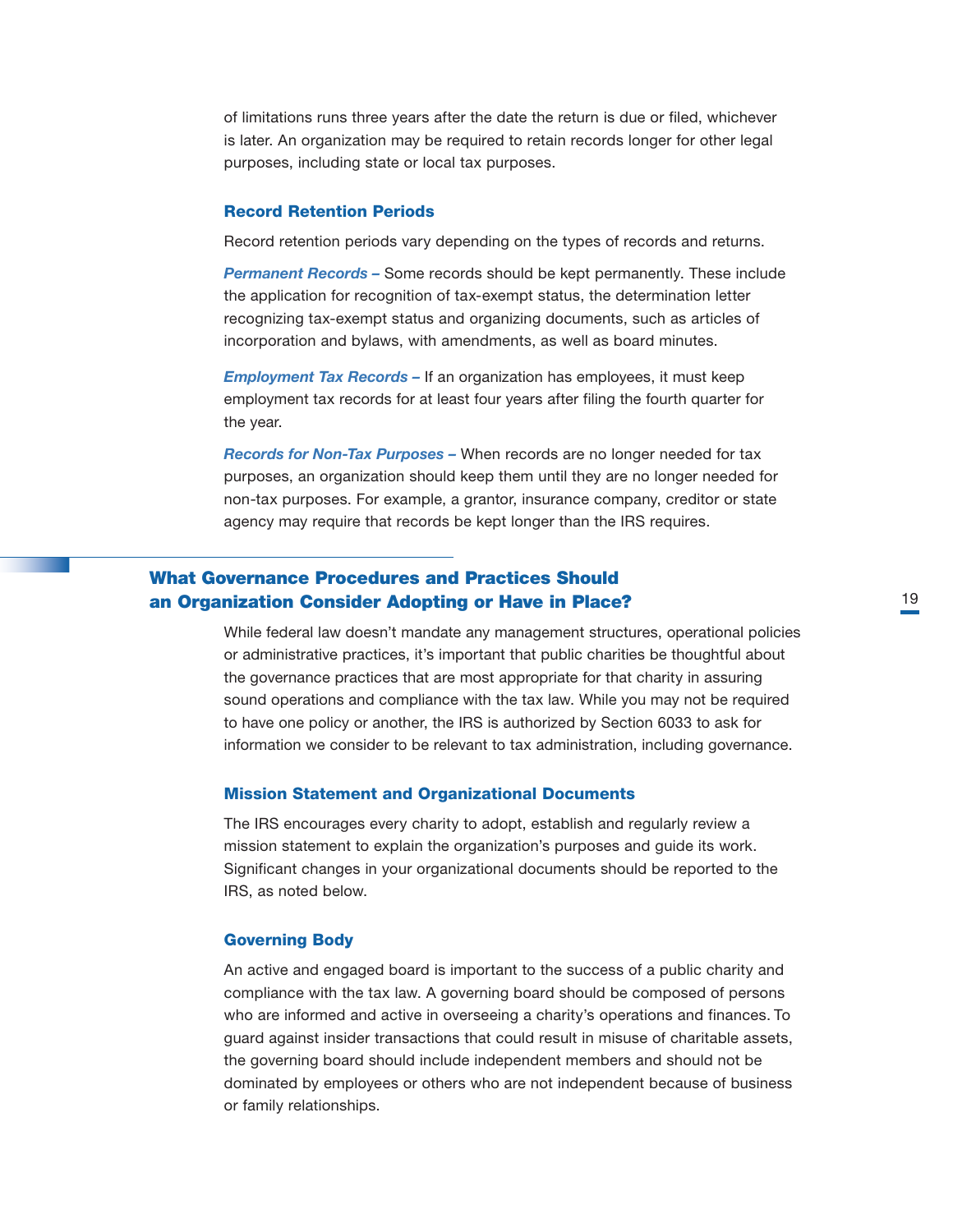#### <span id="page-20-0"></span>Governance and Management Policies

Although the IRC does not require charities to have governance and management policies, the IRS does encourage boards of charities to consider whether the implementation of policies relating to executive compensation, conflicts of interest, investments, fundraising, documentation of governance decisions, document retention and whistleblower claims may be necessary and appropriate.

Further, if a public charity has chapters or affiliates, it is encouraged to have procedures or policies in place to ensure consistency in operations.

#### Financial Statements and Information Reporting

Board members are encouraged to regularly review the organization's financial statements and information returns, and consider whether an independent auditor is appropriate.

#### **Transparency**

Public charities are encouraged to adopt and monitor procedures to ensure that information about their mission, activities, finance and governance is made publicly available.

# How Should Changes be Reported to the IRS?

#### Reporting Changes on the Annual Information Return

A public charity that is required to file Form 990 or Form 990-EZ must report name and address changes, significant program changes and changes to its organizing or enabling document or to its rules governing its affairs (commonly known as bylaws) on its annual information return. For information about informing the IRS of a termination or merger see [Publication 4779](https://www.irs.gov/pub/irs-pdf/p4779.pdf), Facts About Terminating or Merging Your Exempt Organization.

#### Determination Letters and Private Letter Ruling Requests

A public charity may request a copy of a lost exemption letter or an updated exemption letter that reflects a name or address change from the IRS Exempt Organizations (EO) Determinations office.

A public charity may file [Form 8940](https://www.irs.gov/pub/irs-pdf/f8940.pdf), Request for Miscellaneous Determination under Section 507, 509(a), 4940, 4942, 4945, and 6033 of the Internal Revenue Code, to request a determination letter for an exemption from Form 990 filing requirement, advance approval that a potential grant or contribution constitutes an "unusual grant," reclassification of foundation status and other miscellaneous determinations.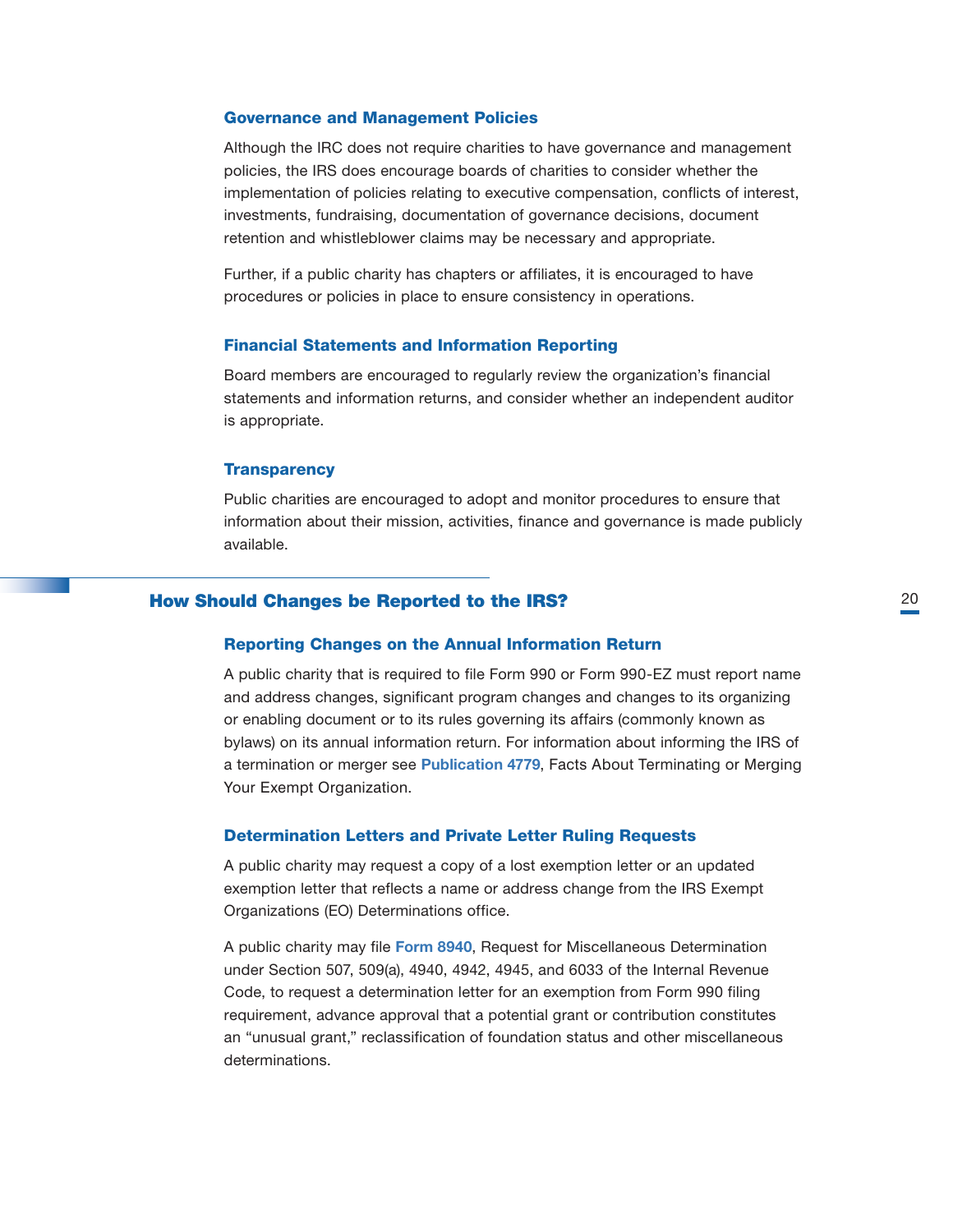<span id="page-21-0"></span>If a public charity is unsure about whether a proposed change in its purposes or activities is consistent with its status as an exempt organization or as a public charity, it may want to request a private letter ruling.

The IRS Office of Chief Counsel issues private letter rulings on proposed transactions and on completed transactions — if the request is submitted before the return is filed for the year in which the transaction was completed. The IRS generally does not issue rulings to public charities on any other completed transactions. The IRS will issue letter rulings to public charities on matters involving a public charity's exempt status, its public charity status, as well as other matters including issues under Sections 501 through 514, 4911, 4912, 4955, 4958, 6033, 6104 and 6115.

Consult [www.irs.gov/charities-non-profits](http://www.irs.gov/charities-non-profits) for the appropriate procedures for preparing and submitting a request for a determination letter, replacement exemption letter, a letter reflecting a new name and address or private letter ruling. For general information about reporting changes, you may contact EO Customer Accounts Services at 877-829-5500.

# What Disclosures are Required?

There are several disclosure requirements for public charities. Detailed information on federal tax law disclosure requirements for 501(c)(3) tax-exempt organizations can be found in [Publication 557](https://www.irs.gov/publications/p557).

#### Public Inspection of Annual Returns and Exemption Applications

A public charity must make the following documents available for public inspection and copying upon request and without charge (except for a reasonable charge for copying). The IRS also makes these documents available for public inspection and copying. A public charity may place reasonable restrictions on the time, place and manner of in-person inspection and copying, and may charge a reasonable fee for providing copies. It can charge no more for the copies than the per page rate the IRS charges for providing copies. The copy fees are listed in the Freedom of Information Act (FOIA) fee schedule. Although the IRS charges no fee for the first 100 pages, the organization can charge a fee for all copies. The organization can also charge the actual postage costs it pays to provide copies. A tax-exempt organization does not have to comply with individual requests for copies if it makes the documents widely available. This can be done by posting the documents on a readily accessible website.

For details on disclosure rules and procedures for public charities, see Life Cycle of a Public Charity and the instructions to Forms 990 and 1023.

Because certain forms, by law, must be made publicly available by the IRS and the filer, do not include any personal identifying information, such as Social Security numbers not required by the IRS, on these forms.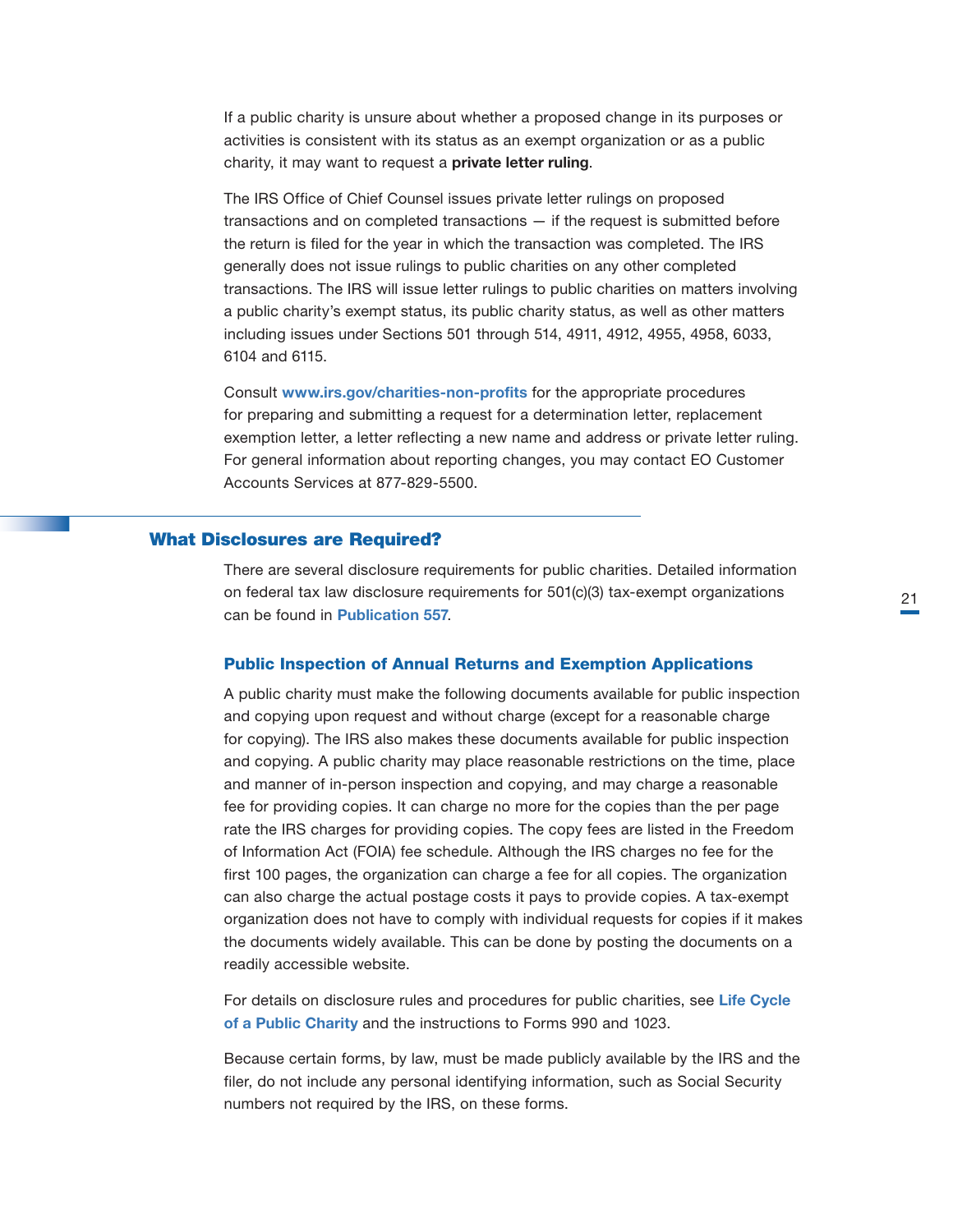*Exemption Application* – A public charity must make available for public inspection its exemption application, [Form 1023](http://www.irs.gov/pub/irs-pdf/f1023.pdf), Application for Recognition of Exemption Under Section 501(c)(3) of the Internal Revenue Code, or [Form 1023-EZ](https://www.irs.gov/pub/irs-pdf/f1023ez.pdf), Streamlined Application for Recognition of Exemption Under Section 501(c)(3) of the Internal Revenue Code, along with:

- all documents submitted with Form 1023,
- all documents the IRS requires the organization to submit in support of its application, and
- the exemption ruling letter issued by the IRS.

*Annual Information Return –* A public charity must make available for public inspection its annual information return (Form 990 series) with schedules, attachments and supporting documents filed with the IRS. However, a public charity that files a Form 990 or Form 990-EZ does not have to disclose the names and addresses of contributors listed on Schedule B. All other information, including the amount of contributions, the description of noncash contributions and any other information provided will be open to public inspection unless it clearly identifies the contributor.

Note: If an organization files a copy of Form 990 or Form 990-EZ, and attachments, with any state, it should not include its Schedule B in the attachments for the state, unless a schedule of contributors is specifically required by the state. States that do not require the information might inadvertently make the schedule available for public inspection along with the rest of the Form 990 or Form 990-EZ.

Certain information may be withheld from public inspection. A return must be made available for a period of three years from the date the return is required to be filed or is filed, whichever is later.

*Form 990-T –* A public charity must make Form 990-T available for three years from the date the Form 990-T is required to be filed including any extension. Schedules, attachments and supporting documents filed with Form 990-T that do not relate to unrelated business income tax are not required to be made available. [Notice 2007-45](https://www.irs.gov/irb/2007-22_IRB) and Notice [2008-49](https://www.irs.gov/irb/2008-20_IRB) provide interim guidance on how the returns are to be made public. See [Form 4506-A](https://www.irs.gov/pub/irs-pdf/f4506a.pdf) for procedures the public may use to request a 501(c)(3) organization's Form 990-T from the IRS.

*Public Inspection and Disclosure Procedures – A public charity may place* reasonable restrictions on the time, place and manner of in-person inspection and copying, and may charge a reasonable fee for providing copies. It can charge no more for the copies than the per page rate the IRS charges for providing copies.

A tax-exempt organization does not have to comply with individual requests for copies if it makes the documents widely available. This can be done by posting the documents on a readily accessible website.

All publicly-available information may be obtained from the IRS by using Form 4506-A, Request for Public Inspection or Copy of Exempt or Political Organization IRS Form (a fee may apply). An organization may request a copy of its own return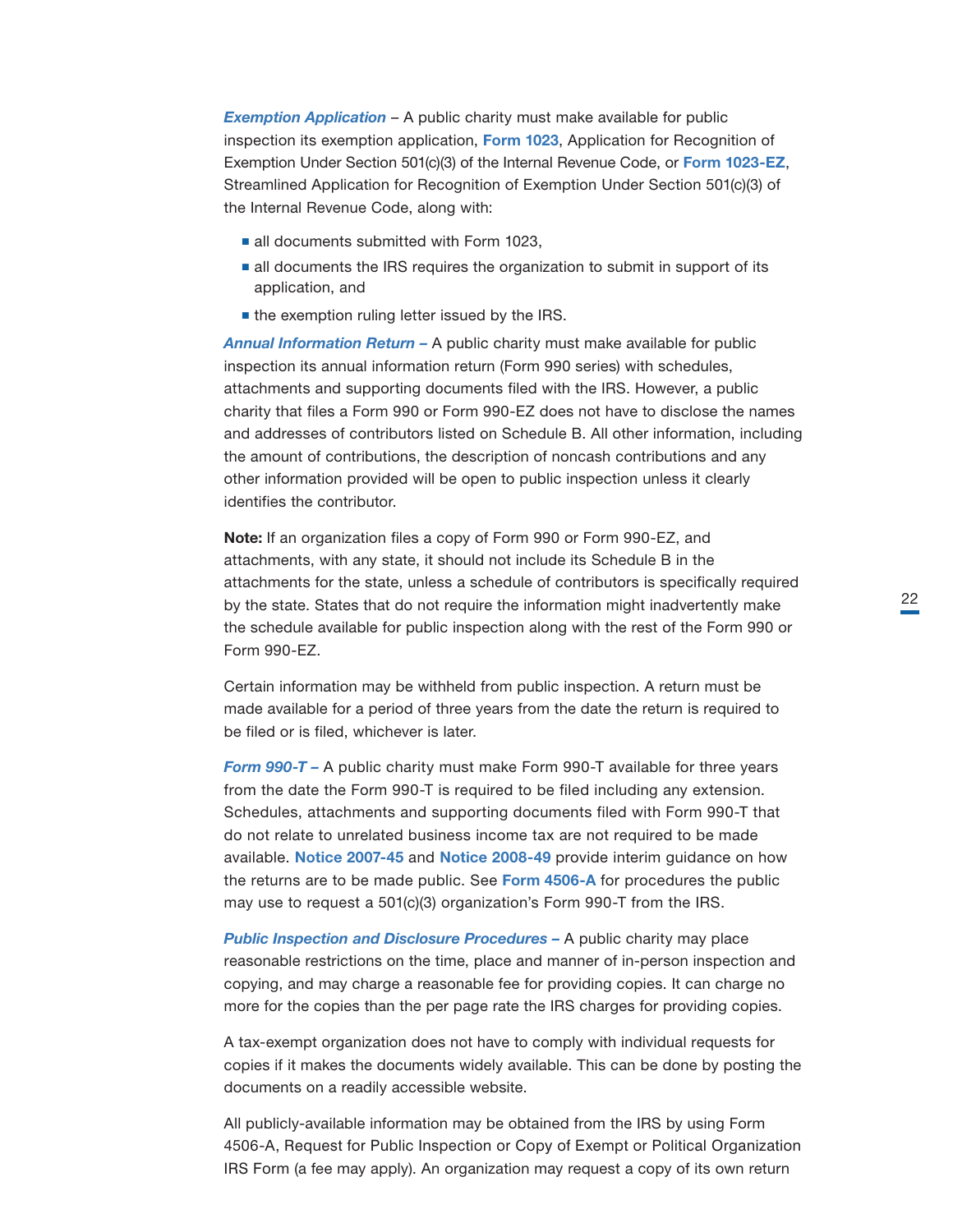<span id="page-23-0"></span>on Form 4506-A. However, it will only receive the copy that is "Open for Public Inspection." An organization may request a complete copy of its own return by completing [Form 4506](https://www.irs.gov/pub/irs-pdf/f4506.pdf), Request for Copy of Tax Return, and paying the applicable fee.

#### PENALTIES

Penalties apply to responsible persons of a tax-exempt organization who fail to provide the documents as required. A penalty of \$20 per day may apply for as long as the failure continues. A \$10,000 maximum penalty applies to a failure to provide an information return; no maximum penalty applies to application requests.

# Sale of Free Government Information

If a public charity offers to sell, or solicits money for, specific information or a routine service that is available free from the federal government, the organization must make an express statement at the time of solicitation about the free service. An organization that intentionally disregards this requirement is subject to a penalty.

#### Charitable Contributions—Substantiation and Disclosure

A public charity should be aware of the substantiation and recordkeeping rules imposed on donors who intend to claim a charitable contribution deduction and the disclosure rules imposed on charities that receive certain quid pro quo contributions.

#### **Recordkeeping Rules**

A donor cannot claim a tax deduction for any cash, check or other monetary contribution unless the donor maintains a record of the contribution in the form of either a bank record (such as a cancelled check) or a written communication from the charity (such as a receipt or a letter) showing the name of the charity, date and amount of the contribution.

#### **Substantiation Rules**

A donor cannot claim a tax deduction for any single contribution of \$250 or more unless the donor obtains a contemporaneous written acknowledgment of the contribution from the recipient public charity. A public charity may assist the donor by providing a timely written statement including the name of the public charity, date and amount of any cash contribution and description of any noncash contributions.

In addition, the acknowledgment should indicate whether any goods or services were provided in return for the contribution. If any goods or services were provided in return for a contribution, the organization should provide a description and good faith estimate of the value of the goods or services.

The public charity may either provide separate acknowledgments for each single contribution of \$250 or more or one acknowledgment to substantiate several single contributions of \$250 or more. Separate contributions are not aggregated for purposes of measuring the \$250 threshold.

There are no IRS forms for the acknowledgment. Letters, postcards or computergenerated forms with the above information are acceptable. An organization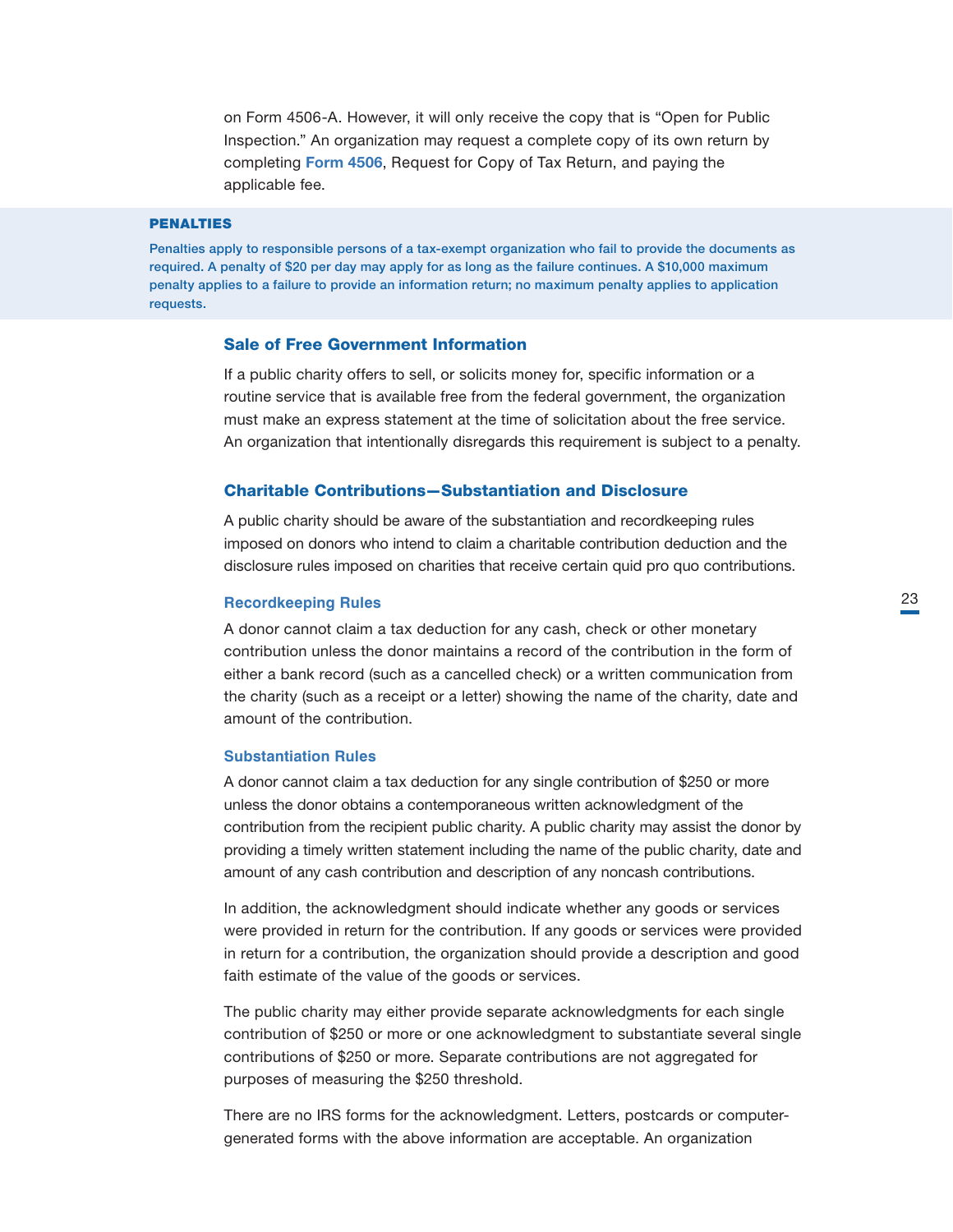can provide either a paper copy of the acknowledgment or an electronic acknowledgment, such as an email, to the donor.

#### **Disclosure Rules That Apply to Quid Pro Quo Contributions**

Contributions are deductible only to the extent that they are gifts and no consideration is received in return. Depending on the circumstances, ticket purchases and similar payments made in conjunction with fundraising events may not qualify as charitable contributions in full. A contribution made by a donor in exchange for goods or services is known as a quid pro quo contribution. A donor may only take a charitable contribution deduction to the extent that the contribution exceeds the fair market value of the goods and services the donor receives in return for the contribution.

If a public charity conducts fundraising events such as benefit dinners, shows and membership drives, where something of value is given to those in attendance, it must provide a written statement informing donors of the fair market value of the specific items or services it provided in exchange for contributions. Token items and services of intangible religious value need not be considered. A public charity should provide the written disclosure statement in advance of any event, determine the fair market value of any benefit received and state this information in fundraising materials such as solicitations, tickets and receipts. The disclosure statement should be made, at the latest, at the time payment is received. Subject to certain exceptions, the disclosure responsibility applies to any fundraising circumstance where each complete payment, including the contribution portion, exceeds \$75.

[Publication 1771](https://www.irs.gov/pub/irs-pdf/p1771.pdf), Charitable Contributions—Substantiation and Disclosure Requirements, and **[Publication 526](https://www.irs.gov/publications/p526)**, Charitable Contributions, provide details on the federal tax law for organizations such as public charities, including churches,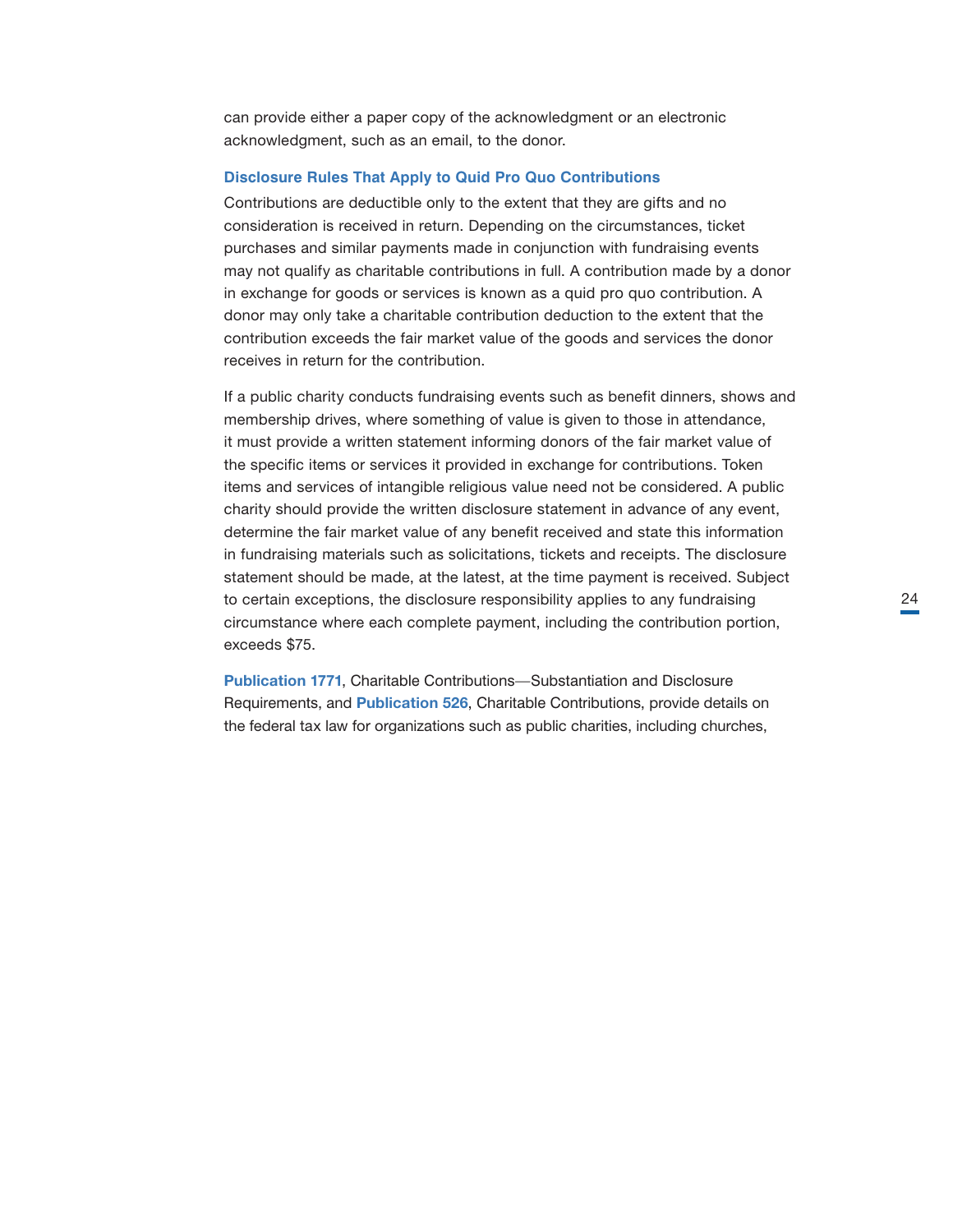# <span id="page-25-0"></span>How Do You Get IRS Assistance and Information?

The IRS offers help that is accessible online, via mail, by telephone and at IRS walkin offices in many areas across the country. IRS forms and publications can be downloaded from the internet and ordered by telephone.

#### Specialized Assistance for Tax-Exempt Organizations

Get help with questions about applying for tax-exempt status, annual filing requirements and information about exempt organizations from the IRS Exempt Organizations (EO) pages on the IRS website.

| www.irs.gov/charities-non-profits |
|-----------------------------------|

#### Highlights:

- The [Life Cycle of a Public Charity](https://www.irs.gov/charities-non-profits/charitable-organizations/life-cycle-of-a-public-charity) describes the compliance obligations of charities.
- Subscribe to the [EO Update](https://www.irs.gov/charities-non-profits/current-edition-of-exempt-organizations-update), an electronic newsletter with information for taxexempt organizations and tax practitioners who represent them.

| <b>EO Web-based Training</b> | www.stayexempt.irs.gov |
|------------------------------|------------------------|
|                              |                        |
|                              |                        |

EO Customer Account Services 877-829-5500

# EO Determinations Office Mailing Address

Internal Revenue Service, TE/GE, EO Determinations Office, Room 4024 P.O. Box 2508, Cincinnati, OH 45201,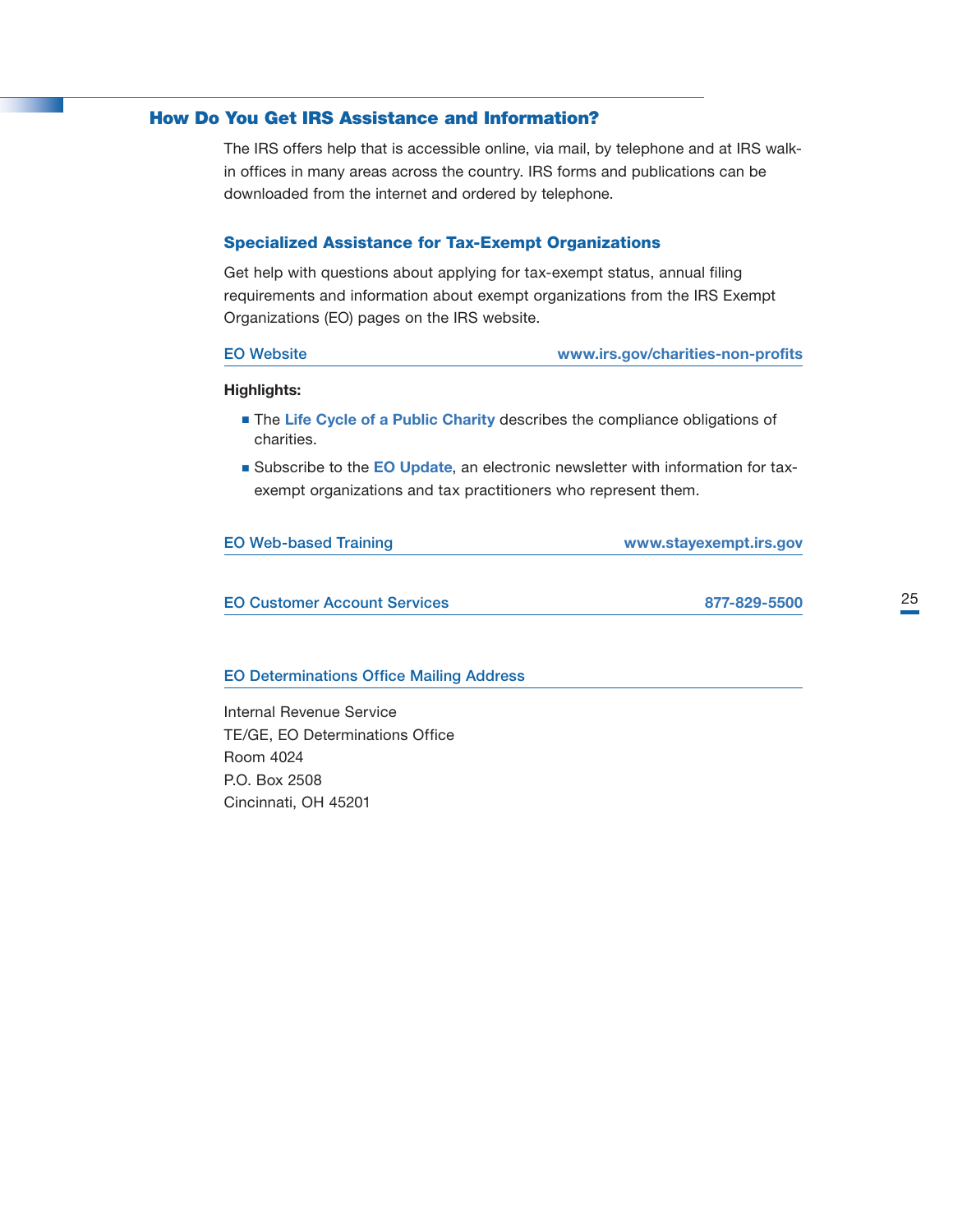#### <span id="page-26-0"></span>Tax Publications for Exempt Organizations

Get publications via the internet or by calling the IRS at 800-829-3676.

Pub 1, [Your Rights as a Taxpayer](http://www.irs.gov/pub/irs-pdf/p1.pdf)

Pub 15, ([Circular E\), Employer's Tax Guide](https://www.irs.gov/publications/p15)

Pub 15-A, [Employer's Supplemental Tax Guide](https://www.irs.gov/publications/p15a)

Pub 463, [Travel, Entertainment, Gift, and Car Expenses](https://www.irs.gov/publications/p463)

**Pub 517, Social Security and Other Information for Members of the Clergy** and Religious Workers,

Pub 526, [Charitable Contributions](https://www.irs.gov/publications/p526)

Pub 538, [Accounting Periods and Methods](https://www.irs.gov/publications/p538)

Pub 557, [Tax-Exempt Status for Your Organization](https://www.irs.gov/publications/p557)

Pub 571, Tax-Sheltered Annuity Plans (403(b) Plans) for Employees of Public Schools and Certain Tax-Exempt Organizations,

Pub 583, [Starting a Business and Keeping Records](https://www.irs.gov/publications/p583)

Pub 598, [Tax on Unrelated Business Income of Exempt Organizations](https://www.irs.gov/publications/p598)

Pub 1771, Charitable Contributions-Substantiation and Disclosure Requirements

Pub 1828, [Tax Guide for Churches and Religious Organizations](http://www.irs.gov/pub/irs-pdf/p1828.pdf)

Pub 3079, [Tax-Exempt Organizations and Gaming](http://www.irs.gov/pub/irs-pdf/p3079.pdf)

Pub 3833, [Disaster Relief, Providing Assistance Through Charitable Organizations](http://www.irs.gov/pub/irs-pdf/p3833.pdf)

Pub 4220, [Applying for 501\(c\)\(3\) Tax-Exempt Status](http://www.irs.gov/pub/irs-pdf/p4220.pdf)

Pub 4221-NC, [Compliance Guide for Tax-Exempt Organizations \(other than 501\(c\)\(3\)](http://www.irs.gov/pub/irs-pdf/p4221nc.pdf)  Public Charities and Private Foundations),

Pub 4221-PF, [Compliance Guide for 501\(c\)\(3\) Private Foundations](http://www.irs.gov/pub/irs-pdf/p4221pf.pdf)

Pub 4302, [A Charity's Guide to Vehicle Donation](http://www.irs.gov/pub/irs-pdf/p4302.pdf)

Pub 4303, [A Donor's Guide to Vehicle Donation](http://www.irs.gov/pub/irs-pdf/p4303.pdf)

**Pub 4630, [The Exempt Organizations Products and Services Catalog](http://www.irs.gov/pub/irs-pdf/p4630.pdf)** 

Pub 4779, [Facts about Terminating or Merging Your Exempt Organization](http://www.irs.gov/pub/irs-pdf/p4779.pdf)

# Forms for Exempt Organizations

Form 941, [Employer's Quarterly Federal Tax Return](http://www.irs.gov/pub/irs-pdf/f941.pdf)

Form 944, [Employer's Annual Federal Tax Return](http://www.irs.gov/pub/irs-pdf/f944.pdf)

Form 990, [Return of Organization Exempt From Income Tax](http://www.irs.gov/pub/irs-pdf/f990.pdf)

Form 990-EZ, [Short Form Return of Organization Exempt From Income Tax](http://www.irs.gov/pub/irs-pdf/f990ez.pdf)

**Form 990-PF,** Return of Private Foundation or Section 4947(a)(1) Trust Treated as Private Foundation,